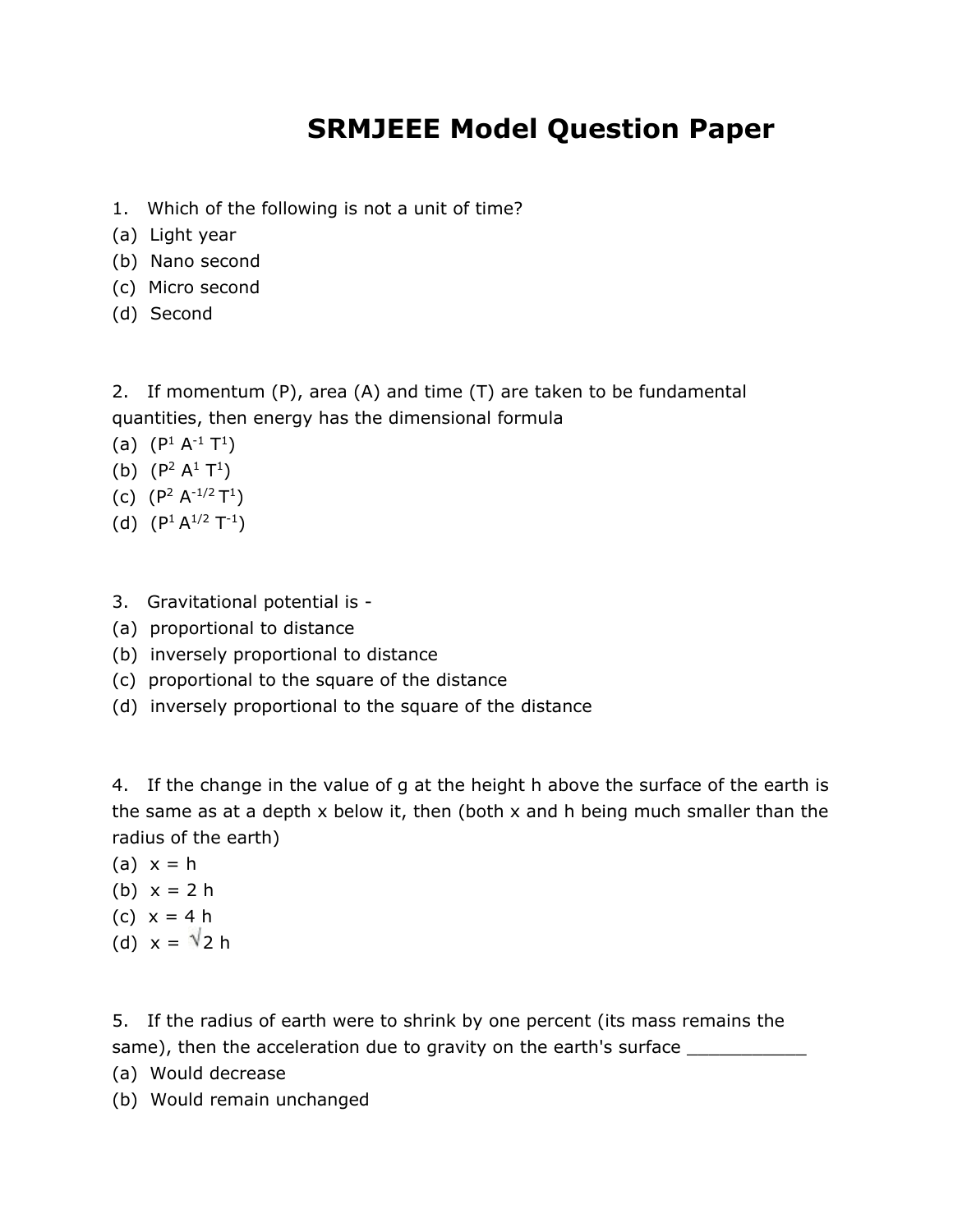- (c) Would increase
- (d) Cannot be predicted

6. A point charge Q(C) is placed at the origin. Find the electric flux of which an area  $4\pi$ m2 on a concentric spherical shell of radius R

- (a)  $Q/R^2$   $\epsilon_0$
- (b)  $Q/\epsilon_0$
- (c)  $Q/4R^2 \epsilon_0$
- (d)  $Q/2R^2 \epsilon_0$

7. Capacitor which has a dielectric between its plates and is made of a flexible material that can be rolled into shape of a cylinder is called

- (a) ceramic capacitors
- (b) fixed capacitors
- (c) parallel plate capacitors
- (d) electrolytic capacitors

8. A 40  $\mu$ F capacitor in a defibrillator is charged to 3000 V. The energy stored in the capacitor is sent through the patient during a pulse of duration 2 ms. The power delivered to the patient is

- (a) 45kW
- (b) 90kW
- (c) 180kW
- (d) 360kW

9. Five balls numbered 1 to 5 are suspended using separate threads. Pairs (1, 2),

 $(2, 4)$  and  $(4, 1)$  show electrostatic attraction while pairs  $(2, 3)$ ,  $(4, 5)$  show

- repulsion. Therefore, ball 1 must be
- (a) neutral
- (b) metallic
- (c) positively charged
- (d) negatively charged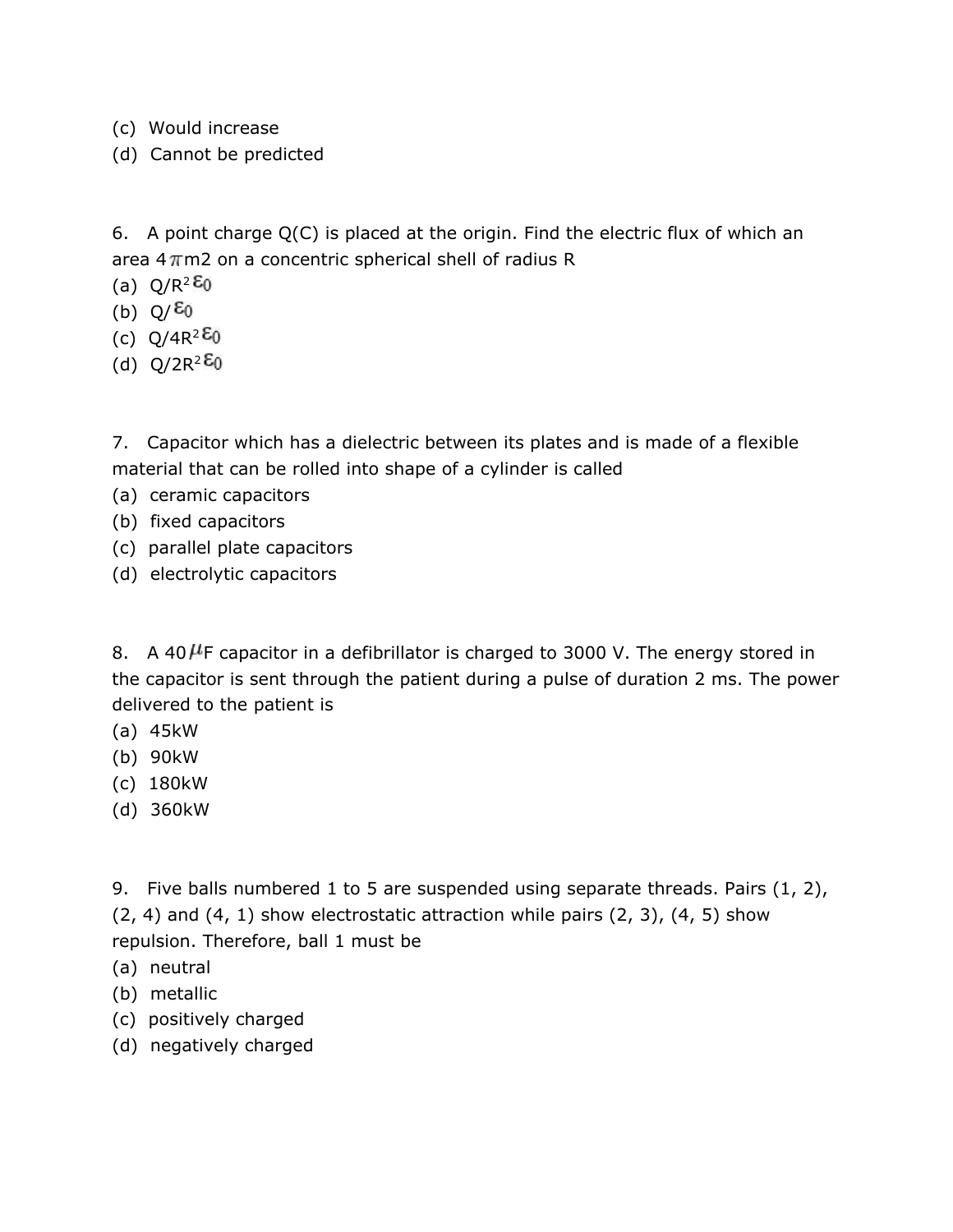10. An ammeter reads up to 1 A. Its internal resistance is 0.81  $\Omega$ . To increase the range of 10 A the value of the required shunt is Theorem 2.

- (a)  $0.032 \Omega$
- (b) 0.3  $\Omega$
- (c) 0.9  $\Omega$
- (d)  $0.09 \Omega$
- 11. Conductivity is the\_\_\_\_\_\_\_.of resistivity
- (a) Opposite
- (b) Equal
- (c) Reciprocal
- (d) Square

12. The resistance of wire is 5  $\Omega$  at 50° C and 6  $\Omega$  at 100° C. The resistance of the wire at  $0^\circ$  will be

- (a) 3  $\Omega$
- (b)  $2 \Omega$
- (c)  $1 \Omega$
- (d) 4  $\Omega$

13. The expression for the potential difference between the electrodes of a cell of emf E and internal resistance r is

- (a)  $V = E-Ir$
- (b)  $V = E + Ir$
- (c) V = E/Ir
- (d)  $V = EI/r$
- 14. Which of the following statements is false?
- (a) The direction of magnetic field lines is from N to S.
- (b) In the region where magnetic field lines are at a close distance from one another, there will be a strong magnetic field.
- (c) The magnetic field lines form closed loops.
- (d) The magnetic field lines can cross one another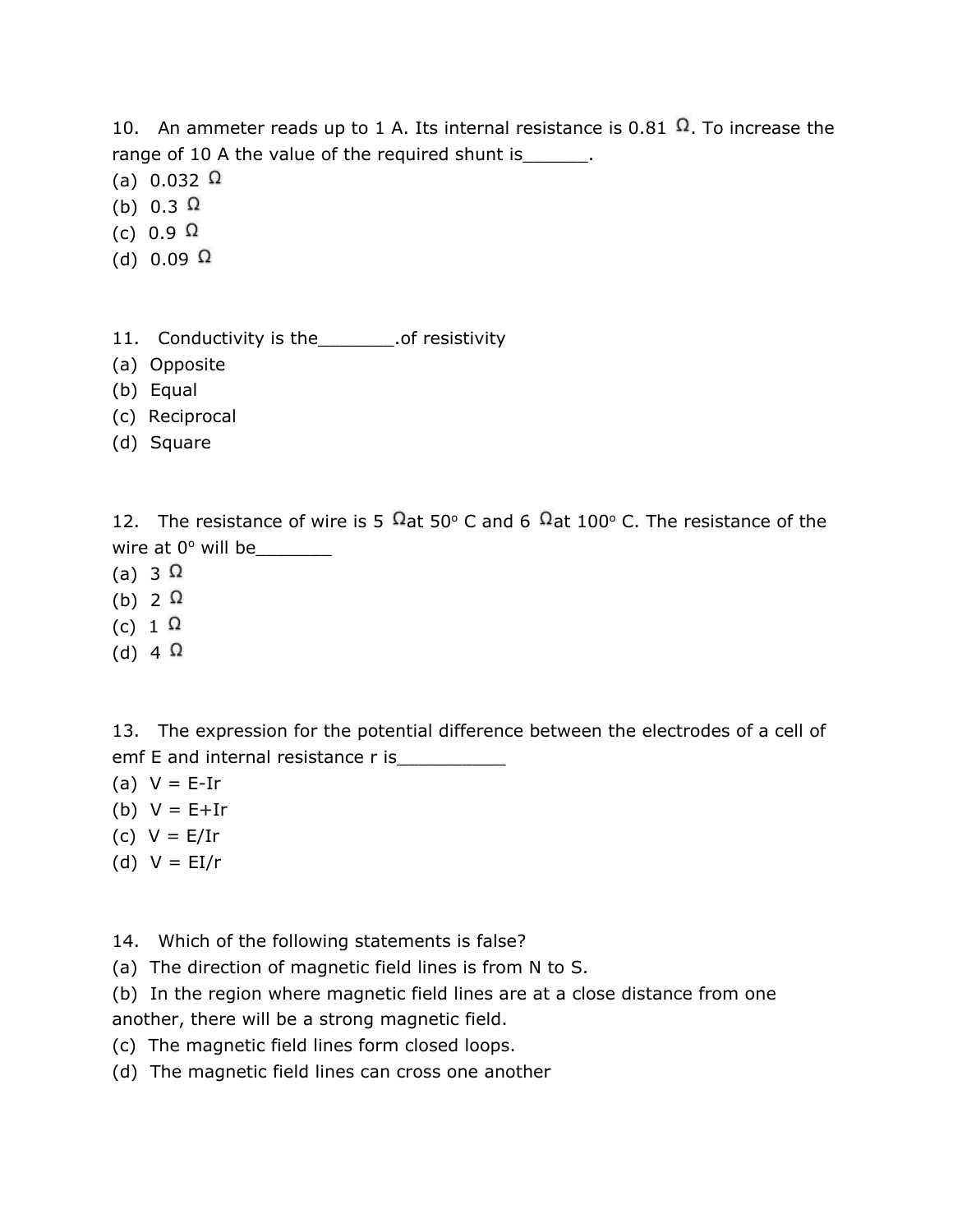- 15. Commercial electric motors do not use
- (a) An electromagnet to rotate the armature
- (b) Effectively large number of turns of conducting wire in the current carrying coil
- (c) A permanent magnet to rotate the armature
- (d) A soft iron core on which the coil is wound
- 16. A magnetic field exists around
- (a) iron
- (b) copper
- (c) aluminium
- (d) (d)moving charges
- 17. Power factor of the following circuit will be zero
- (a) Resistance
- (b) Inductance
- (c) Capacitance
- (d) Both (b) and (c)
- 18. An electromagnet is
- (a) Permanent
- (b) Temporary
- (c) Insulator
- (d) Conductor
- 19. When current is passed through a conductor, it produces
- (a) Electric field
- (b) Magnetic field
- (c) Electromagnetic field
- (d) None of the above
- 20. Which of the following rays is emitted by a human body?
- (a) X-rays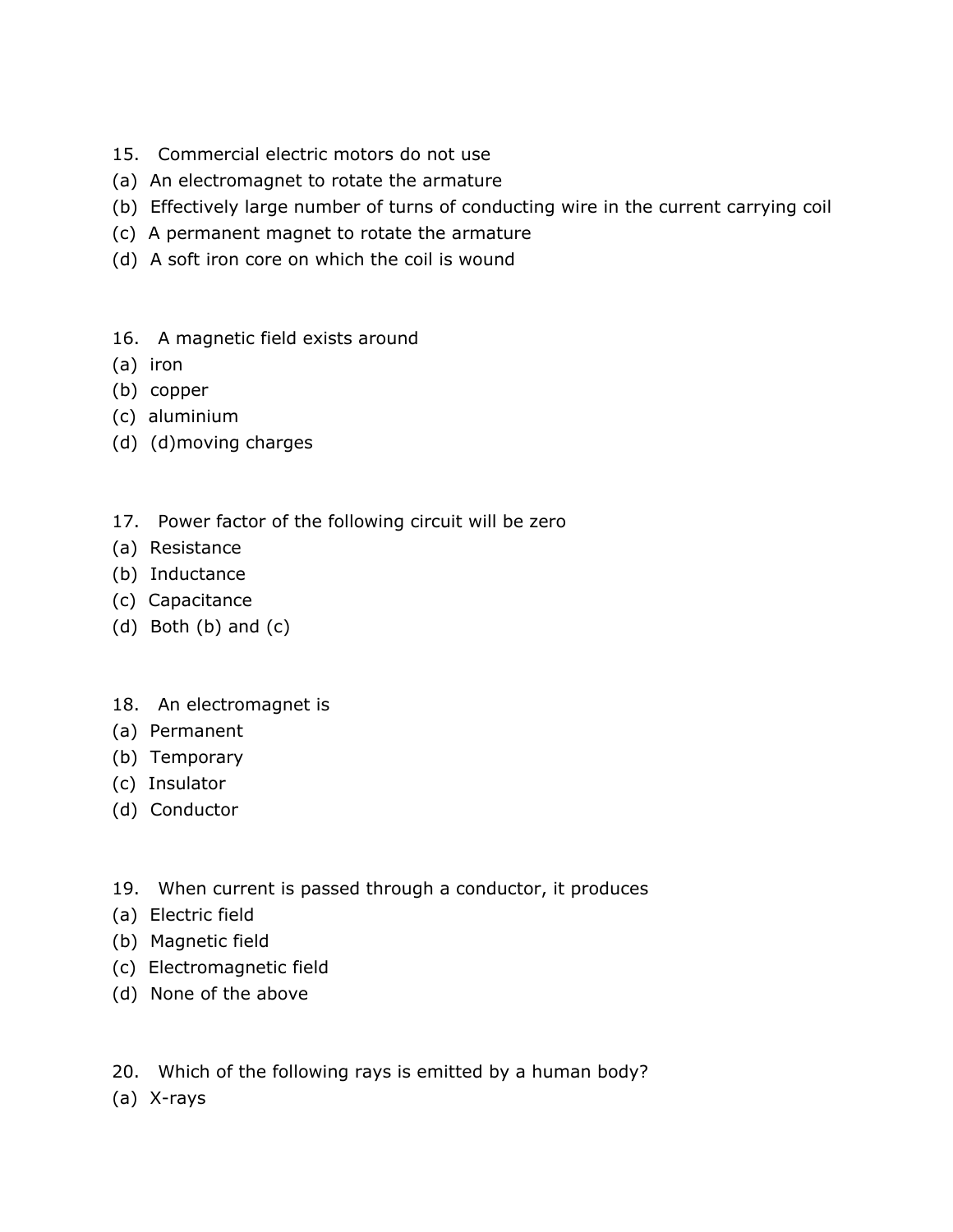- (b) Visible rays
- (c) UV-rays
- (d) IR-rays
- 21. An object that gives out its own light is called
- (a) Non luminous
- (b) Luminous
- (c) Effervescent
- (d) Translucent
- 22. Due to which phenomena the stick if immersed in water appears to be bent?
- (a) Reflection
- (b) Dispersion
- (c) Refraction
- (d) Scattering

23. A symmetric double convex lens is cut in two equal parts by a plane perpendicular to the principle axis. If the power of the original lens is 4 D, the power of a cut lens will be

- (a) 2 D
- (b) 3 D
- (c) 4 D
- (d) 5 D
- 24. Colors in thin films are because of
- (a) Dispersion
- (b) Interference
- (c) Compton effect
- (d) Diffraction

25. A proton, a neutron, an electron and an  $\alpha$ -particle have same energy. Then their de Broglie wavelengths compare as

(a)  $\lambda_p = \lambda_n > \lambda_e > \lambda_a$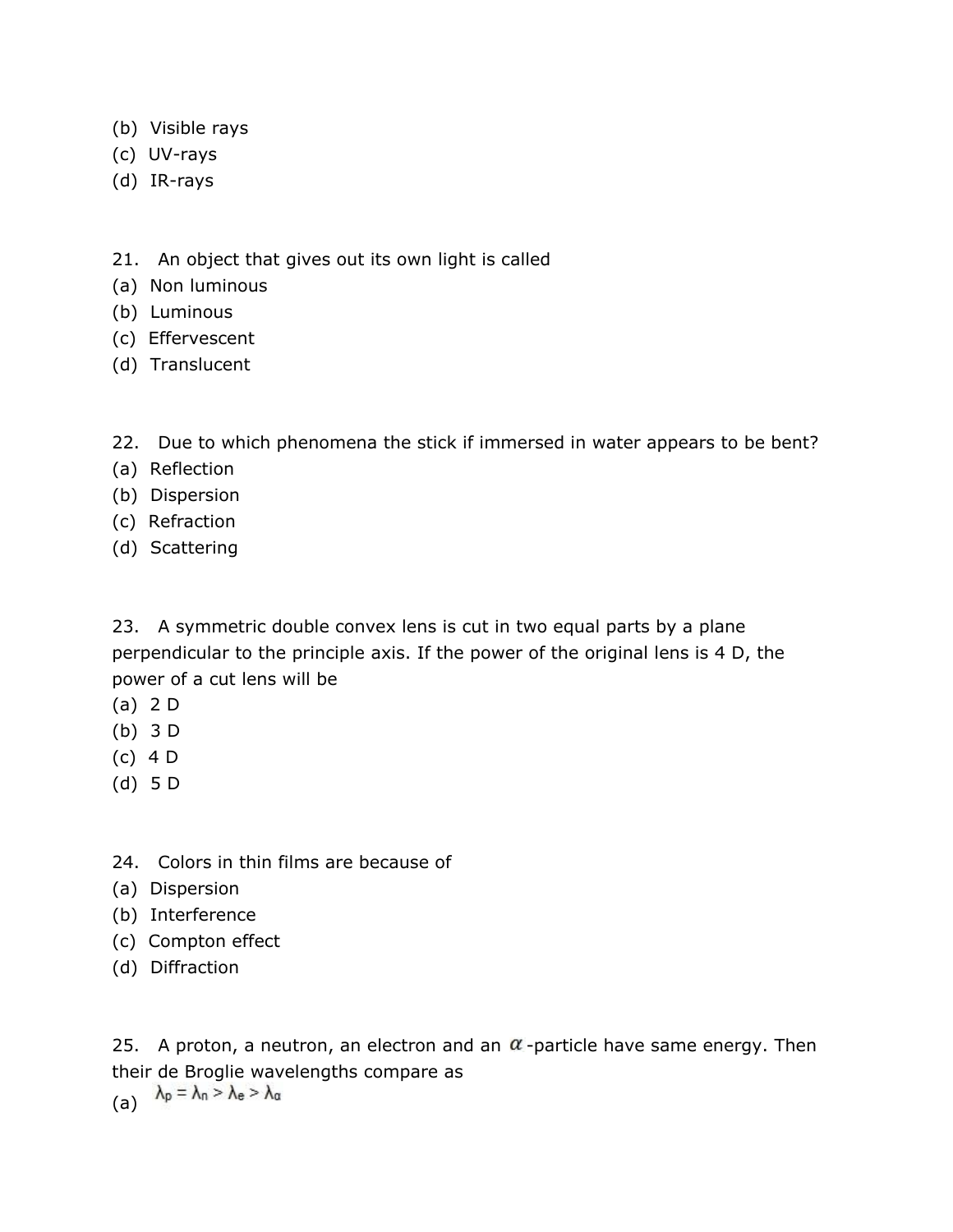- (b)  $\lambda_{\alpha} < \lambda_{p} = \lambda_{n} > \lambda_{e}$
- (c)  $\lambda_e < \lambda_p = \lambda_n > \lambda_\alpha$
- (d)  $\lambda_e = \lambda_p = \lambda_n = \lambda_\alpha$

26. An electron is moving with an initial velocity and is in a magnetic field Then it's de Broglie wavelength

- (a) remains constant.
- (b) increases with time.
- (c) decreases with time.
- (d) increases and decreases periodically.

27. Sodium and Copper have different work functions such as 2.3 eV and 4.6 eV respectively. Then the ratio of threshold wavelengths is ........

- (a) 2:1
- (b) 1:2
- (c) 4:1
- (d) 1:4

28. What is the name of the series of visible lines in the hydrogen spectrum?

- (a) Balmer series
- (b) Lyman series
- (c) Barackett series
- (d) None of above
- 29. Which of the following is the alpha particle?
- (a)  $^{-1}e$
- $\frac{1}{0}e$ (b)
- (c)  $^{1}_{1}H$
- 
- (d)  $\frac{4}{2}He$

30. A particle with spin angular momentum  $\hbar/2$  is called a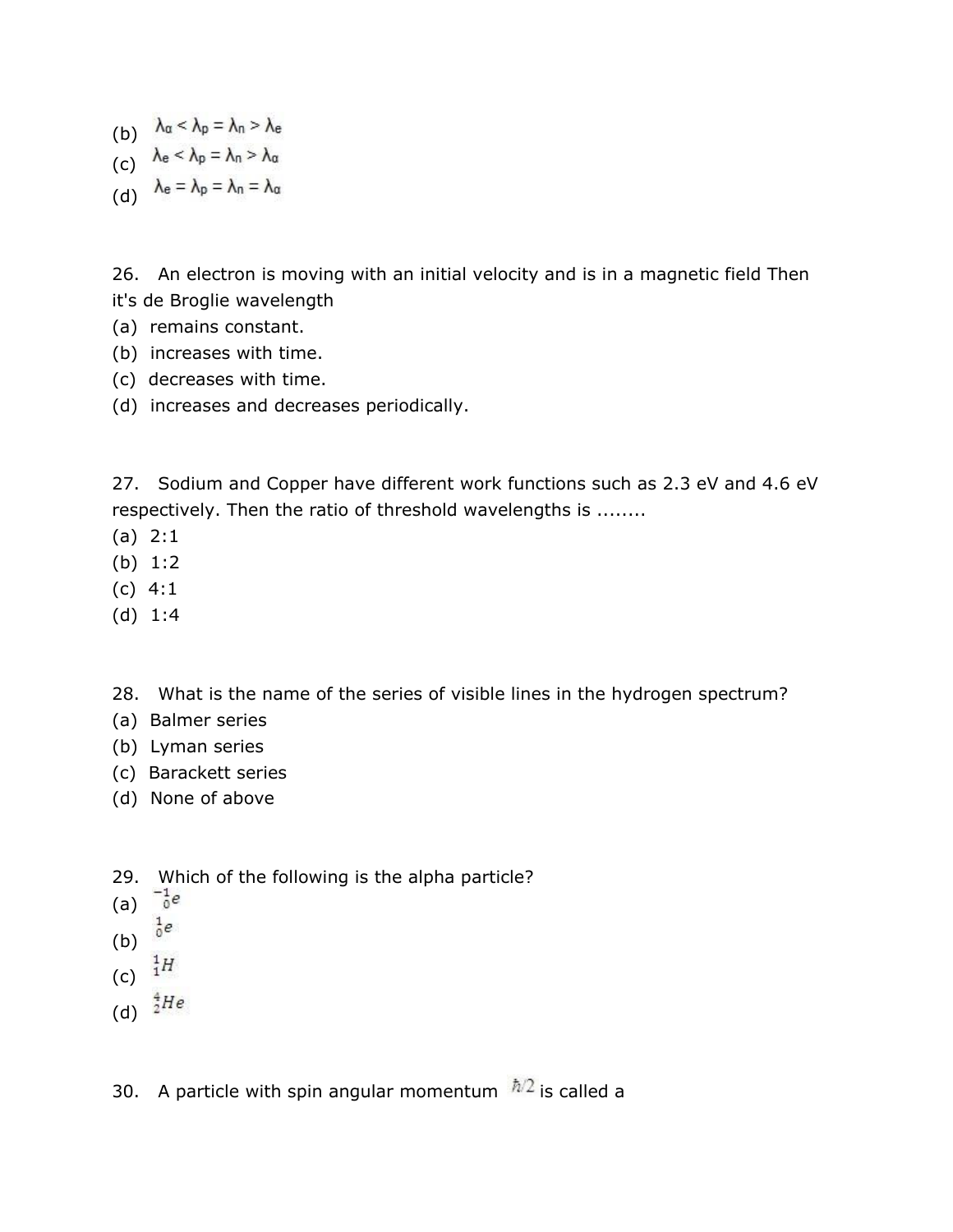- (a) lepton
- (b) hadron
- (c) fermion
- (d) boson
- 31. In new spectrometers each ion hits a
- (a) detector
- (b) ionizer
- (c) collector
- (d) graph
- 32. Which isotope on bombardment with  $\alpha$ -particles will give  $8O^{17}$  and  $1H^1$
- (a)  $_6C^{14}$
- (b)  $80^{16}$
- (c)  $7N^{15}$
- $(d)$   $7N^{14}$
- 33. The base of a transistor is .......... doped
- (a) heavily
- (b) moderately
- (c) lightly
- (d) none of the above

34. The output impedance of a transistor connected in ............. arrangement is the highest

- (a) common emitter
- (b) common collector
- (c) common base
- (d) none of the above

35.  $I_C = \beta_{I_B} + \dots$  $(a)$   $I<sub>CBO</sub>$ 

(b)  $I_C$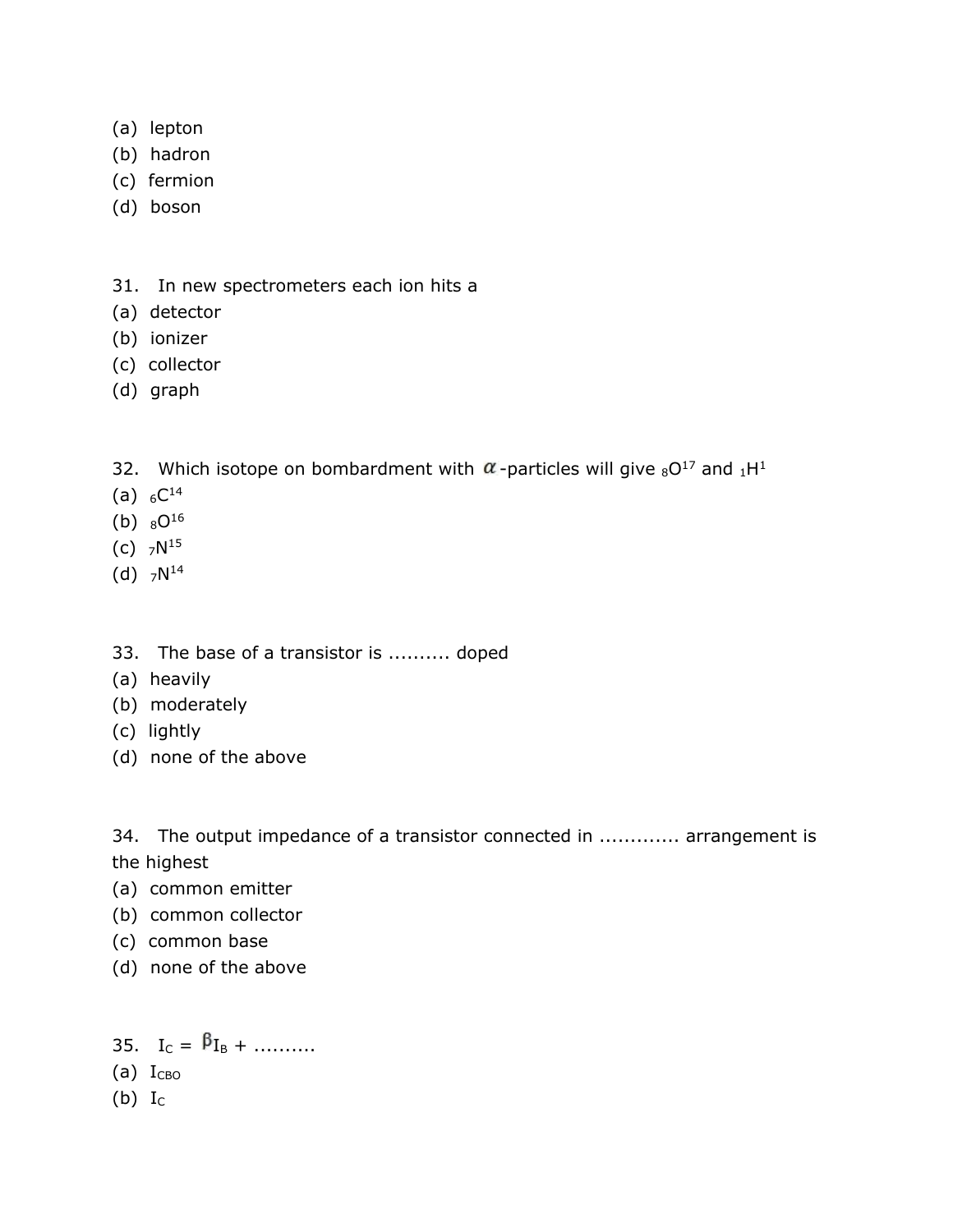$(c)$  Iceo

(d)  $\alpha_{I_{F}}$ 

# **CHEMISTRY**

1. . A solution is obtained by dissolving 12 g of urea (mol.wt.60) in a litre of water. Another solution is obtained by dissolving 68.4 g of cane sugar (mol.wt. 342) in a litre of water at the same temperature. The lowering of vapour pressure in the first solution is

- (a) Same as that of 2nd solution
- (b) Nearly one-fifth of the 2nd solution
- (c) Double that of 2nd solution
- (d) Nearly five times that of 2nd solution

2. The binary mixture in which partial miscibility increases with rise in temperature is

- (a) Phenol-water
- (b) Diethyl ether-water
- (c) Diethyl amine-water
- (d) Nicotine-water

3. The difference between the electrode potentials of two electrodes when no current is drawn through the cell is called \_\_\_\_\_\_\_\_\_\_\_\_.

- (a) Cell potential
- (b) Cell emf
- (c) Potential difference
- (d) Cell voltage
- 4. Which is a buffer reagent?
- (a) Calcium chloride
- (b) Boric acid
- (c) Sodium chloride
- (d) None of above

5. The electric charge for electrode decomposition of one gram equivalent of a substance is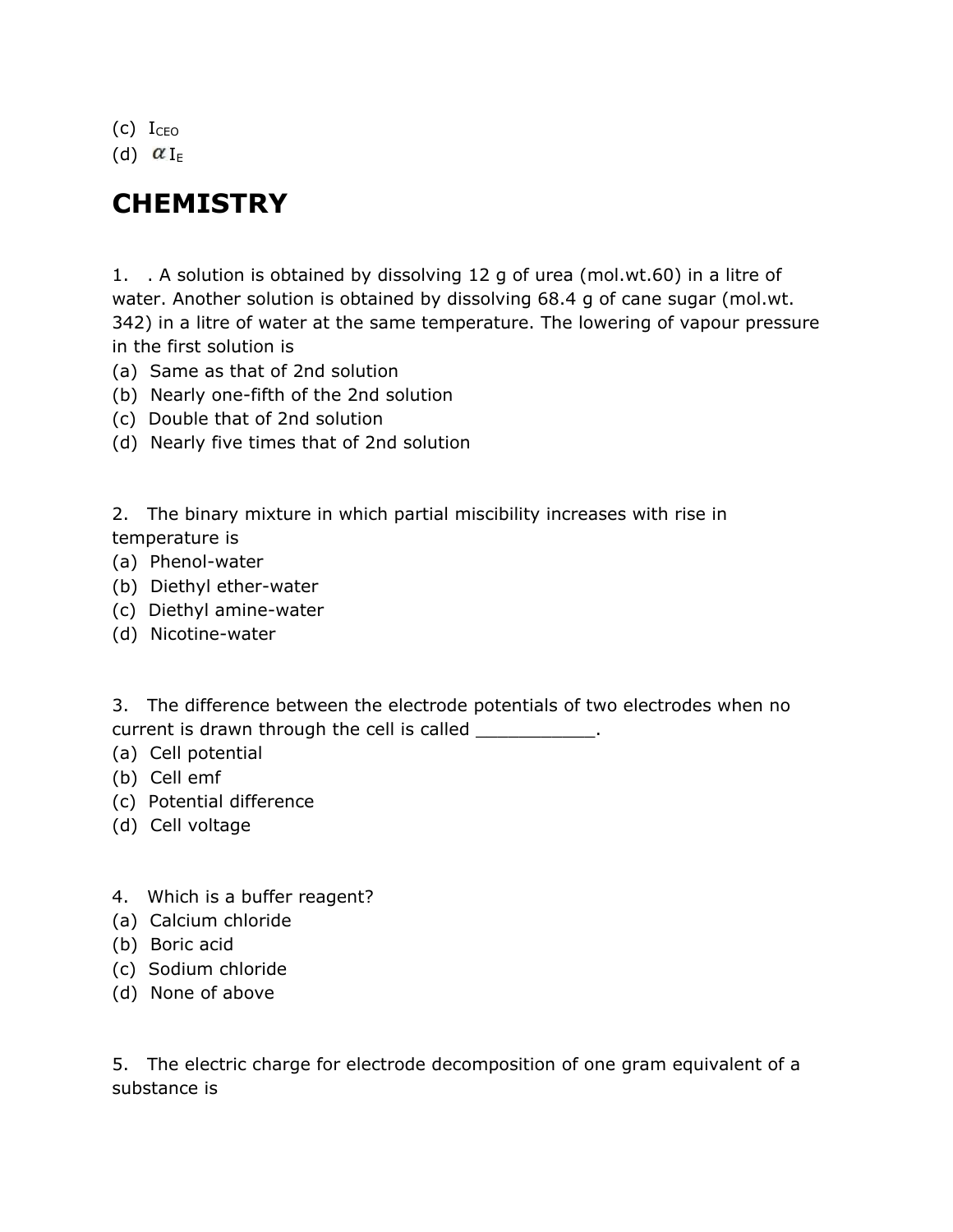- (a) One ampere per second
- (b) 96500 coulombs per second
- (c) One ampere for one hour
- (d) Charge on one mole of electrons

6. The platinum electrodes were immersed in a solution of cupric sulphate and electric current passed through the solution. After some time it was found that colour of copper sulphate disappeared with evolution of gas at the electrode. The colourless solution contains

- (a) Platinum sulphate
- (b) Copper hydroxide
- (c) Copper sulphate
- (d) Sulphuric acid

7. The rate of a reaction is found to double when the concentration of one reactant is quadrupled. The order of the reaction with respect to this reactant is

- (a) First.
- (b) One-half.
- (c) Second.
- (d) Third.

8. A first order reaction is 50% completed in 3.26  $\times$  10<sup>14</sup> s. How much time would it take for 100% completion?

- (a) Infinite
- (b)  $3.26 \times 10^{28}$  s
- (c) 6.52  $\times$  10<sup>14</sup> s
- (d)  $3.26 \times 10^{15}$  s

9. A solid that takes up a gas or vapour or solute is called \_\_\_\_\_\_\_\_\_

- (a) Adsorbate
- (b) Adsorbent
- (c) Sorption
- (d) Physorption

10. The rate of adsorption on Langmuir theory is \_\_\_\_\_\_\_

- (a)  $\theta$  k<sub>a</sub>p<sub>A</sub> N(1-)
- (b)  $k_a N(1-\theta)$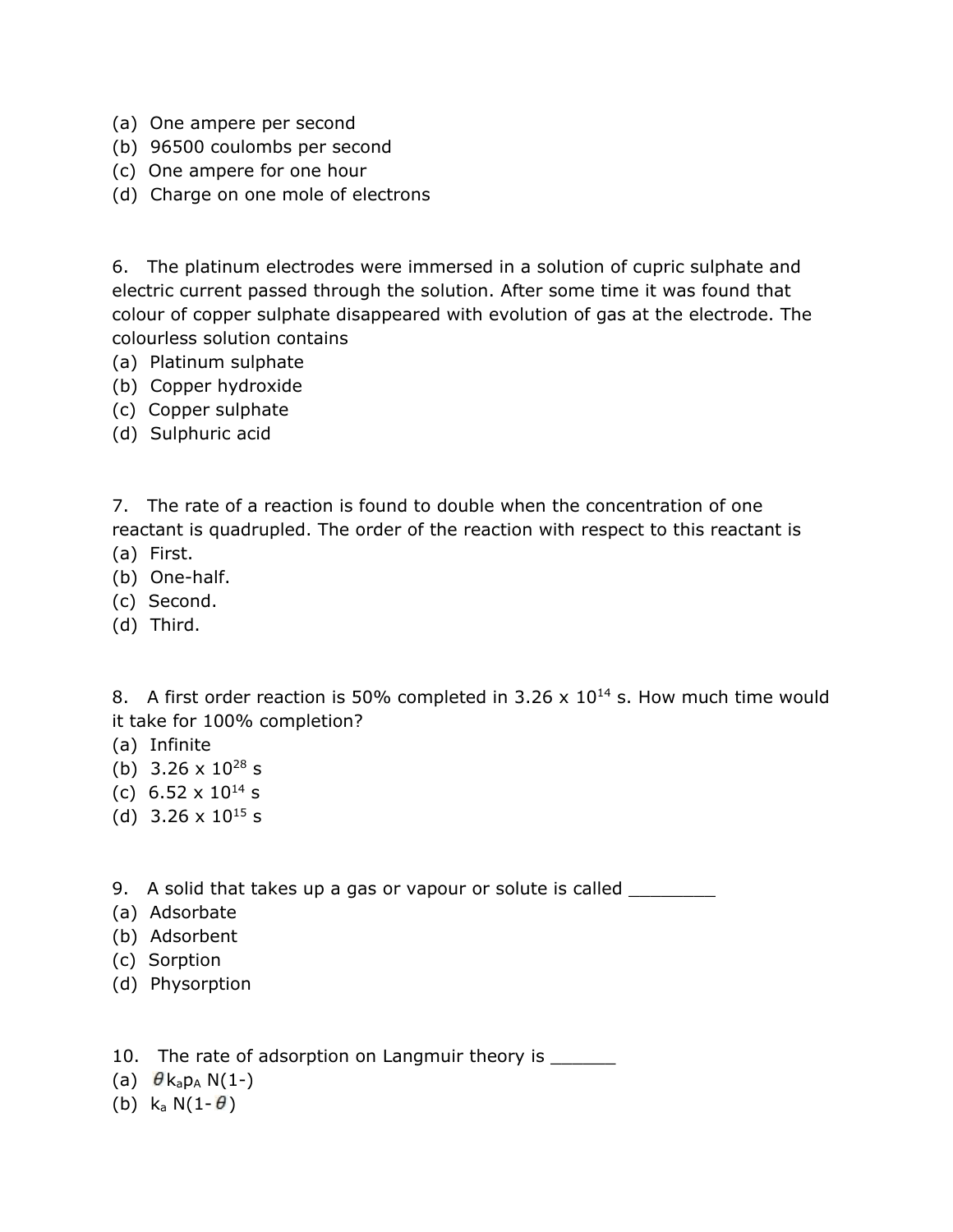- (c)  $k_d / N \theta$
- (d)  $k_d N \theta$
- 11. Among the following which is the strongest oxidizing agent?
- (a)  $Cl<sub>2</sub>$
- $(b)$  Br<sub>2</sub>
- $(c) F<sub>2</sub>$
- $(d) I<sub>2</sub>$

#### 12. Which phosphoric acid is tetrabasic in nature

- (a) Metaphosphoric acid
- (b) Orthophosphoric acid
- (c) pyrophosphoric acid
- (d) Hypophosphorous acid
- 13. Transitional elements are
- (a) All metals
- (b) Few metals and few non-metals
- (c) All solids
- (d) All highly reactive

14. In a reaction the ferrous (Fe<sup>++</sup>) iron is oxidised to ferric (Fe<sup>+++</sup>) ion. The equivalent weight of the ion in the above reaction is equal to

- (a) Half of the atomic weight
- (b) 1/5 of the atomic weight
- (c) The atomic weight
- (d) Twice the atomic weight

15. KMnO<sub>4</sub> acts as an oxidising agent in alkaline medium. When alkaline KMnO<sub>4</sub> is treated with KI, iodide ion is oxidised to

- $(a) I<sub>2</sub>$
- $(b)$   $IO<sub>4</sub>$
- $(C)$   $IO_{3}^{-}$
- $(d)$  IO<sup>-</sup>

16. Which one of the following is not a transition metal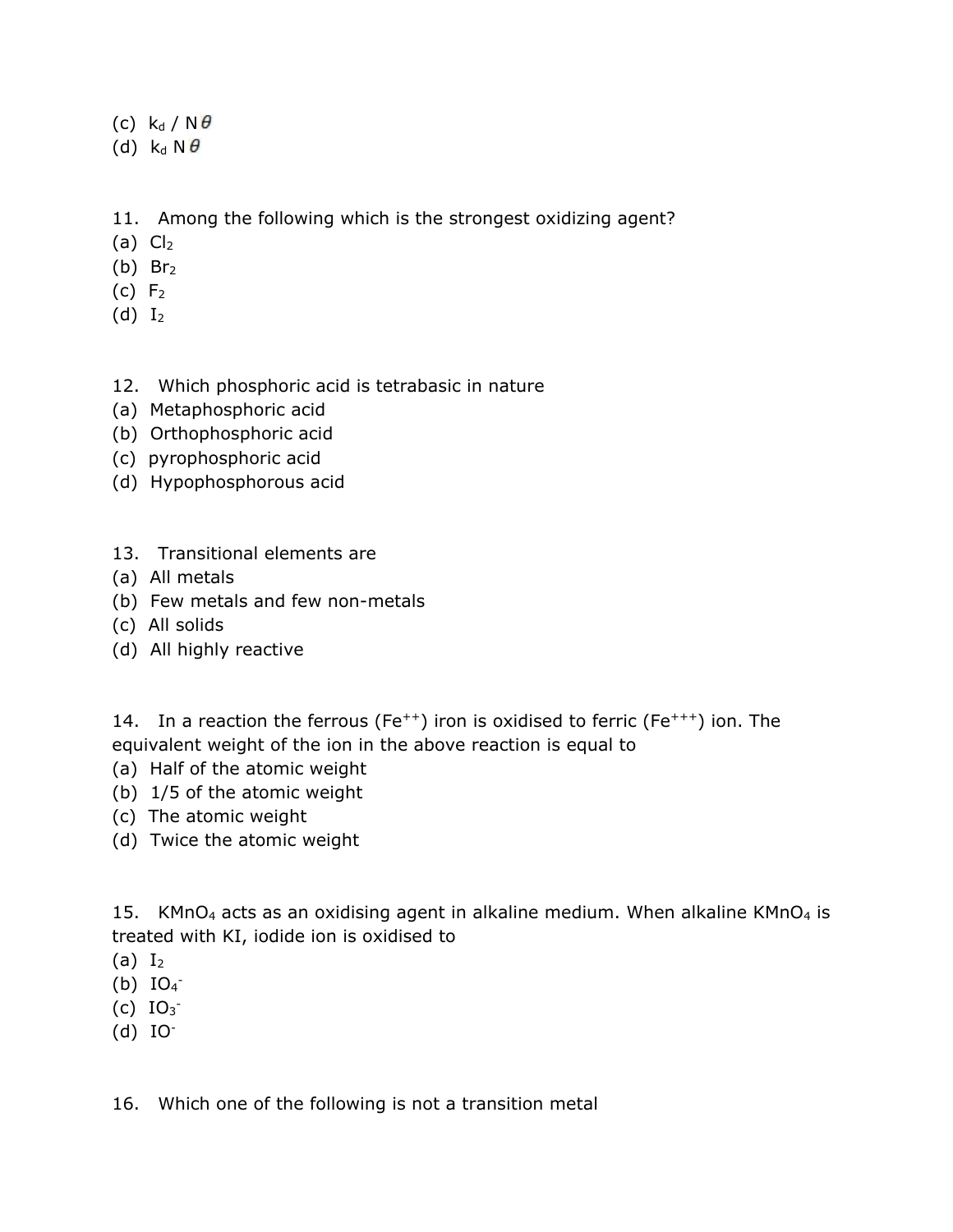- (a) Chromium
- (b) Titanium
- (c) Lead
- (d) Tungsten

17. Geometrical shapes of the complexes formed by the reaction of  $Ni<sup>2+</sup>$  with H<sub>2</sub>O, CN-and Cl- , respectively are

- (a) Octahedral, tetrahedral and square planar
- (b) Tetrahedral, square planar and octahedral
- (c) Square planar, tetrahedral and octahedral
- (d) Octahedral, square planar and tetrahedral
- 18. The complex showing a spin-only magnetic moment of 2.83 B.M. is
- (a)  $Ni(CO)<sub>4</sub>$
- (b)  $[NiBr_4]^{2-}$
- (c)  $Ni(PPh<sub>3</sub>)<sub>4</sub>$
- (d)  $[Ni(CN)<sub>4</sub>]<sup>2</sup>$
- 19. Which complex cannot ionize in solution?
- (a)  $[Pd(NH_3)_6]Br_4$
- (b)  $\text{Na}_2[\text{PtF}_6]$
- (c)  $(NH_4)_4[Fe(CN)_6]$
- (d)  $[CFBr<sub>3</sub>(NH<sub>3</sub>)<sub>3</sub>]$
- 20. Ethylenediamine tetraacetate ion is a
- (a) Hexadentate ligand
- (b) Bidentate ligand
- (c) Tetradentate ligand
- (d) Monodentate ligand

Which reagent will you use for the following reaction?

 $CH_{3}CH_{2}CH_{2}CH_{3} \longrightarrow CH_{3}CH_{2}CH_{2}CH_{2}Cl + CH_{3}CH_{2}CHCHCH_{3}$ 

21.

(a)  $Cl<sub>2</sub>/UV$  light

- (b) NaCl +  $H2SO<sub>4</sub>$
- (c)  $Cl<sub>2</sub>$  gas in dark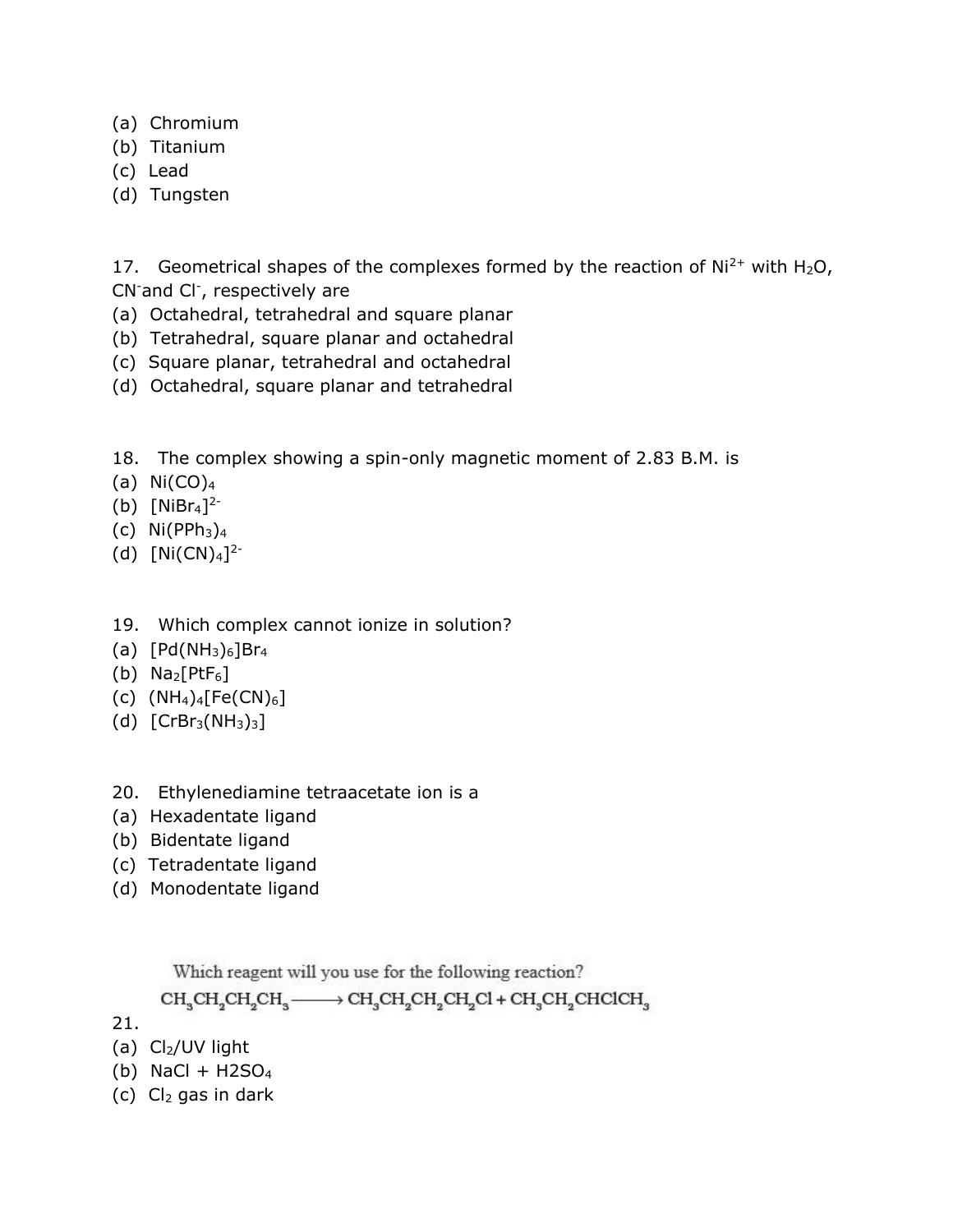(d)  $Cl<sub>2</sub>$  gas in the presence of iron in dark

22. Arrange the compounds in increasing order of rate of reaction towards nucleophilic substitution



- (a)  $(a) < (b) < (c)$
- (b)  $(c) < (b) < (a)$
- (c) (a) < (c) < (b)
- (d)  $(c) < (a) < (b)$
- 23. Chlorobenzene can be prepared by reacting aniline with
- (a) hydrochloric acid
- (b) cuprous chloride
- (c) chlorine in presence of anhydrous aluminium chloride
- (d) nitrous acid followed by heating with cuprous chloride

24. The following alcohol on heating with periodic acid gives  $HO \sim OH$ 

- (a) 2 HCHO
- (b) CHO-CHO
- (c) 2 HCOOH
- (d)  $2 CO<sub>2</sub>$
- 25. Phenol can be converted to o-hydroxybenzaldehyde by
- (a) Riemer-Tiemann reaction
- (b) Tischenko reaction
- (c) Sandmeyer reaction
- (d) Wurtz reaction
- 26. What will be the products of the reaction when anisole reacts with HI
- (a) methanol and iodobenzene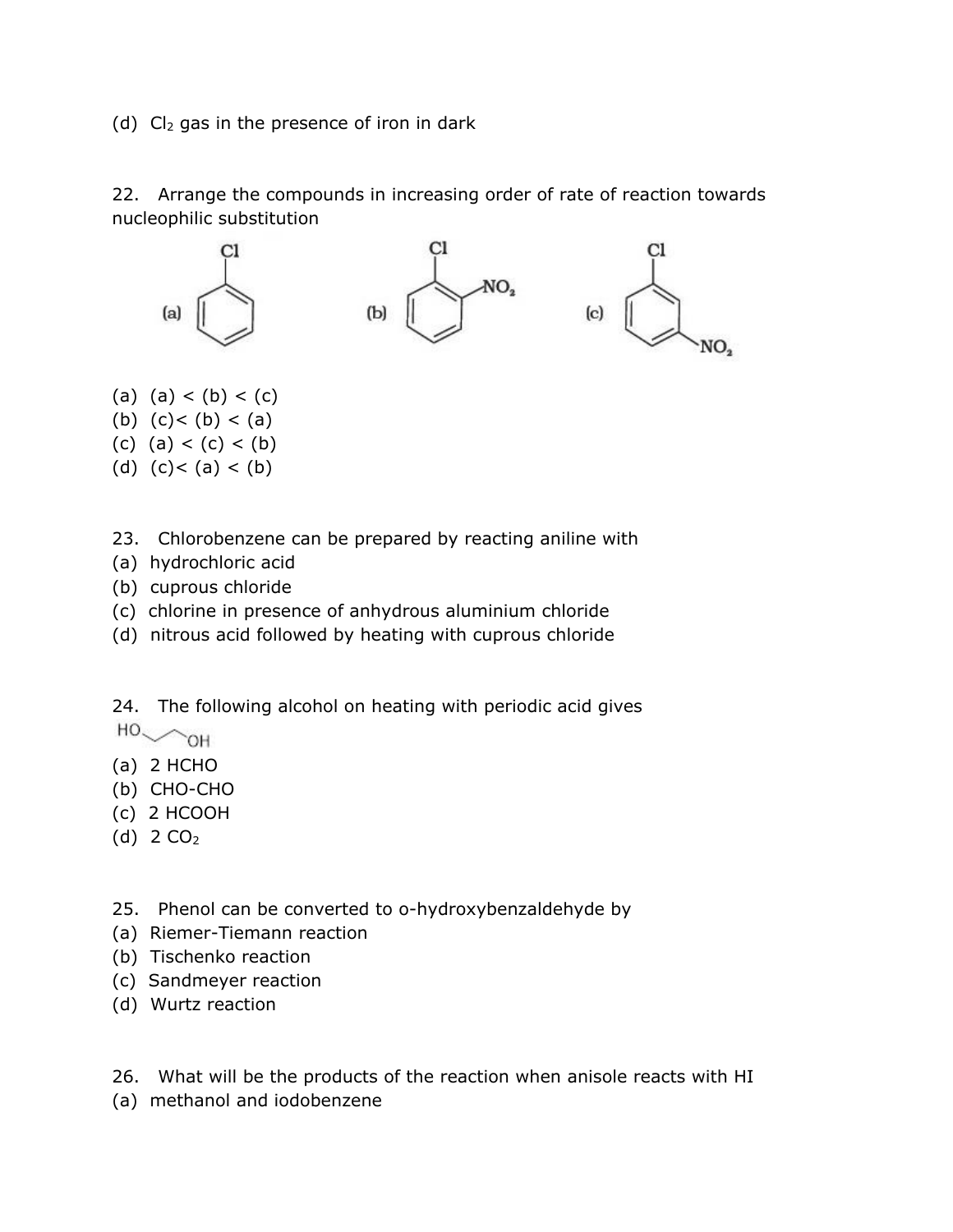- (b) methyl iodide and benzene
- (c) methyl iodide and phenol
- (d) methyl iodide and iodobenzene
- 27. Which of the following has maximum viscosity?
- (a) acetone
- (b) glycol
- (c) ethanol
- (d) water
- 28. Benzaldehyde + NaOH $\rightarrow$
- (a) Benzyl alcohol
- (b) Benzoic acid
- (c) Hydrobenzamide
- (d) Aniline
- 29. The compound which forms acetaldehyde when heated with dilute NaOH is
- (a) 1- chloro ethane
- (b) 1,1- dichloro ethane
- (c) 1,2- dichloro ethane
- (d) 1,1,1- trichloro ethane

30. Hydrolysis of an ester gives a carboxylic acid which on Kolbe's electrolysis yields ethane. The ester which of the following

- (a) Ethyl methanoate
- (b) Methyl ethanoate
- (c) Propylamine
- (d) Ethylamine
- 31. The incorrect IUPAC name is

 $\begin{array}{c} CH_3 C - CH - CH_3 \\ 0 \\ CO + B_3 \end{array}$ 

- (a) 2-Methyl-3-butanone CH<sub>3</sub> CH-CH-CH<sub>3</sub>
- $CH<sub>2</sub>$   $CH<sub>2</sub>-CH<sub>3</sub>$  $(b)$  2, 3-Dimethyl pertane

 $CH<sub>3</sub> - C$  = CCH  $(CH<sub>3</sub>)<sub>2</sub>$ (C) 4-methyl-3-butanane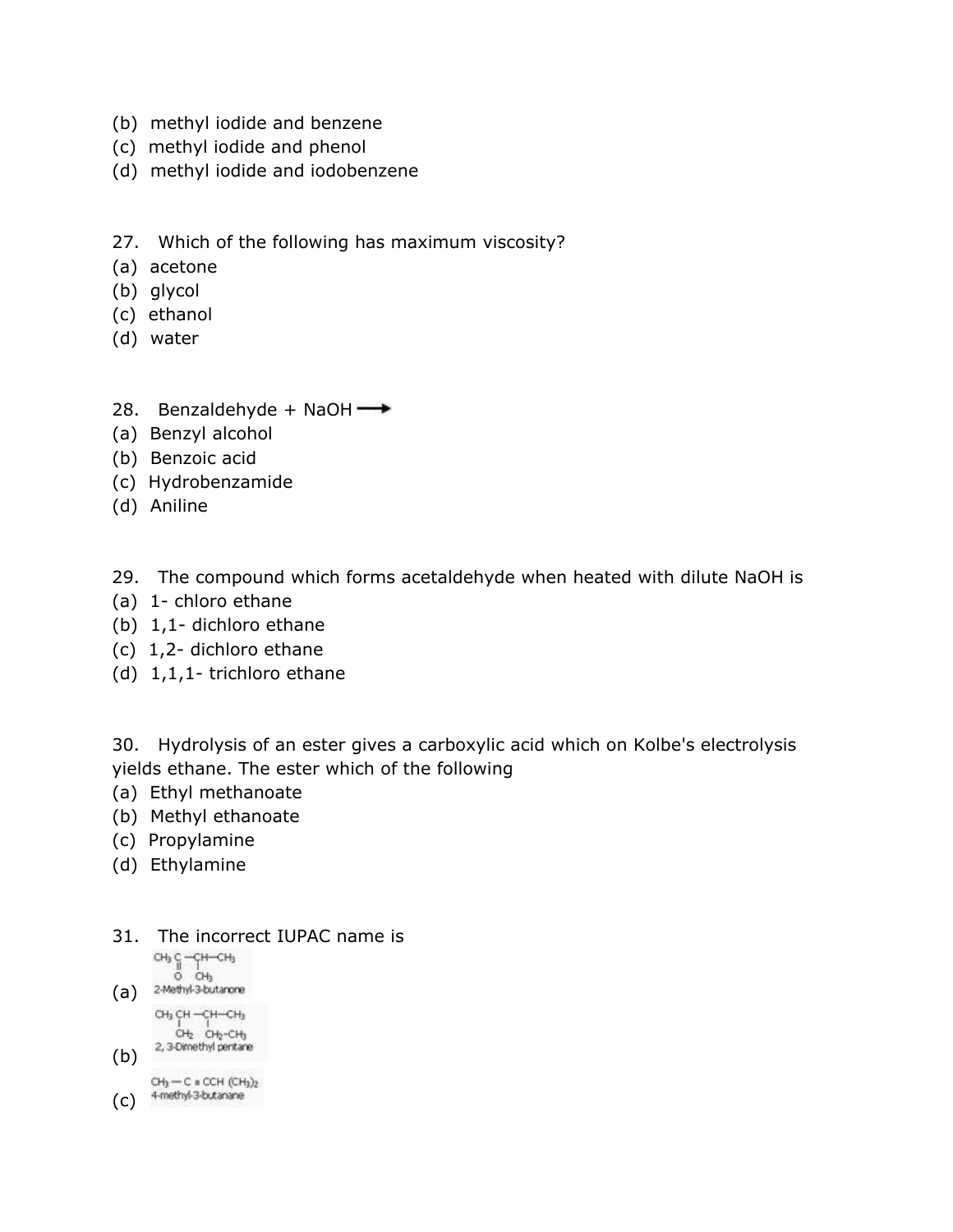CH3-CH-CH-CH3  $CI$  Br 2-bromo-3-chloro butane (d)

- 32. The reagent needed to convert is/are: Benzenamide to acetanilide
- (a)  $KOH/Br_2$ , LiAlH<sub>4</sub>
- (b)  $KOH/Br<sub>2</sub>$ ,  $CH<sub>3</sub>COCl$
- (c) HONO,  $Cu<sub>2</sub>Cl<sub>2</sub>$ ,  $(CH<sub>3</sub>CO)<sub>2</sub>O$
- (d) KOH/Br<sub>2</sub>, Ni/H<sub>2</sub>, CH<sub>3</sub>COCl

33. In  $(CH_3)_3N$  the state of hybridization of N-atom and the spatial rearrangement of methyl groups around it are respectively.

- (a) SP<sup>3</sup>, Tetrahedral
- $(b)$  SP<sup>3</sup>, Pyramidal
- $(c)$  SP<sup>2</sup>, trigonal planar
- $(d)$  SP<sup>3</sup>, trigonal planar
- 34. DNA Multiplication is called
- (a) Translation
- (b) Transduction
- (c) Transcription
- (d) Replication
- 35. Which is not a macromolecule
- (a) DNA
- (b) Starch
- (c) Palmitate
- (d) Insulin

### **MATHEMATICS (BTech)**

- 1. The domain of definition of the function  $y = f(x) = \sqrt{-x}$  is
- $(a)$   $(0, \infty)$
- (b)  $[0, \infty)$
- $(c)$   $(-\infty, 0)$
- (d)  $(-\infty, 0]$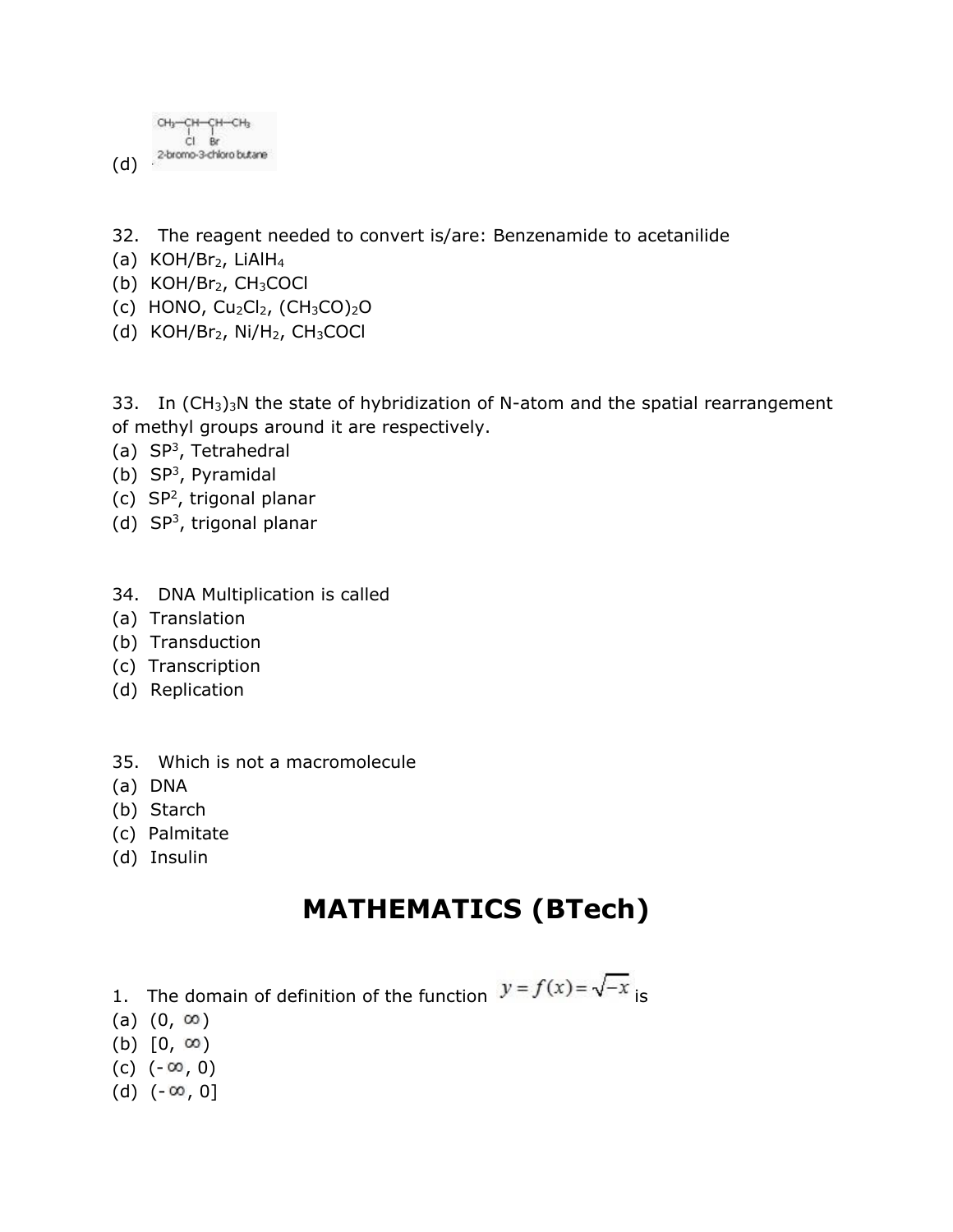- 2. Domain of  $f(x) = \sqrt{\log(2x x^2)}$ (a)  $(1, \infty)$ (b)  $(0, \infty)$ (c)  $(0, 1) \cup (1, \infty)$ (d) None of these.
- 3. Let A =  $\{1, 2, 3\}$ , B =  $\{1, 3, 5\}$ . If relation R from A to B is given by  $\{(1, 3),$  $(2, 5)$ ,  $(3, 3)$ } then R<sup>-1</sup> is (a)  $\{(3, 3), (3, 1), (5, 3)\}$ (b) {(1, 3), (2, 5), (3, 3)} (c)  $\{(1, 3), (5, 2)\}$ (d) None of these
- $A = \{x : x \neq x\}$  represents 4.  $(a) \{0\}$ (b) {} (c) {1}
- (d) {x}
- 5. if  $x^2 x + 1 = 0$ , then the value of  $n=1$  is (a) 8 (b) 10 (c) 12 (d) 0

6. If  $(1 + x + x^2)^n = a_0 + a_1x + a_2x^2 + \dots + a_{2n}x^{2n}$ , then value of  $a_0 + a_3 + a_6 + a_7$ ..... is (a) 1  $(b)$   $2<sup>n</sup>$  $(c)$  2<sup>n-1</sup>

 $(d)$  3<sup>n-1</sup>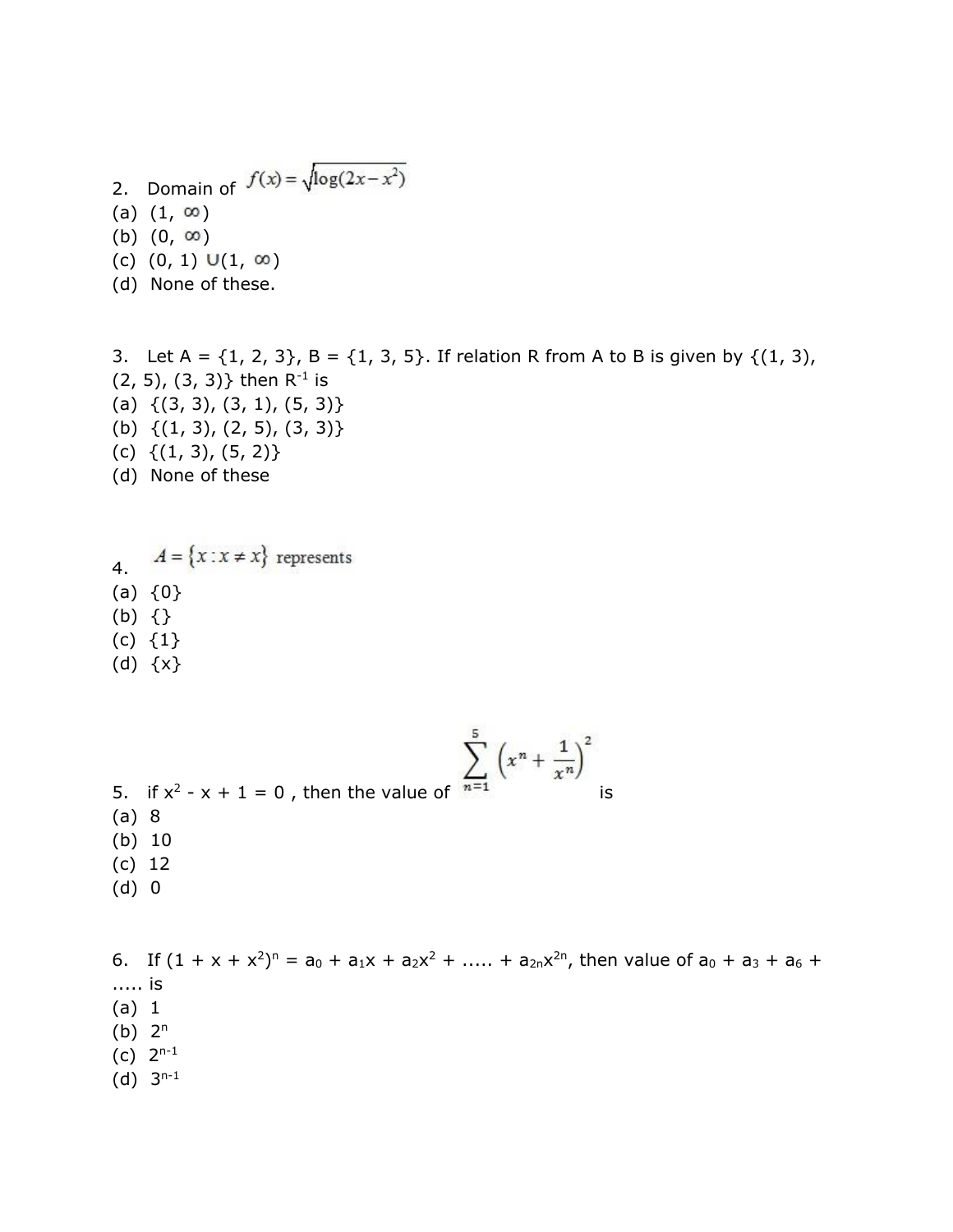Value of 
$$
x = \sqrt{6 + \sqrt{6 + \dots + \dots + \dots + \text{pto}\infty}}
$$
 is  
\n(a) 3  
\n(b) 2  
\n(c) 1  
\n(d) 4

8. If the quadratic equation  $x^2 - 11x + a = 0$  and  $x^2 - 14x + 2a = 0$  have a common root, then values of "a" are

- (a) 0,24
- (b) 0, -24
- $(c) 1,-1$
- $(d) -2, 1$

9. For what value of x the matrix  $A = \begin{vmatrix} 1+x & 7 \\ 3-x & 8 \end{vmatrix}$  is singular? (a) 12/15 (b) 13/15 (c) 14/15 (d) 1

10. The value of 
$$
\begin{vmatrix} 4785 & 4787 \\ 4789 & 4791 \end{vmatrix}
$$
 is  
(a) -6  
(b) 6  
(c) 8  
(d) -8

11. If A and B are two square matrices such that  $B = -A^{-1}BA$ , then  $(A+B)^2$  is equal to (a) A+B (b) 0 (c)  $A^2 + 2AB + B^2$ 

(d)  $A^2 + B^2$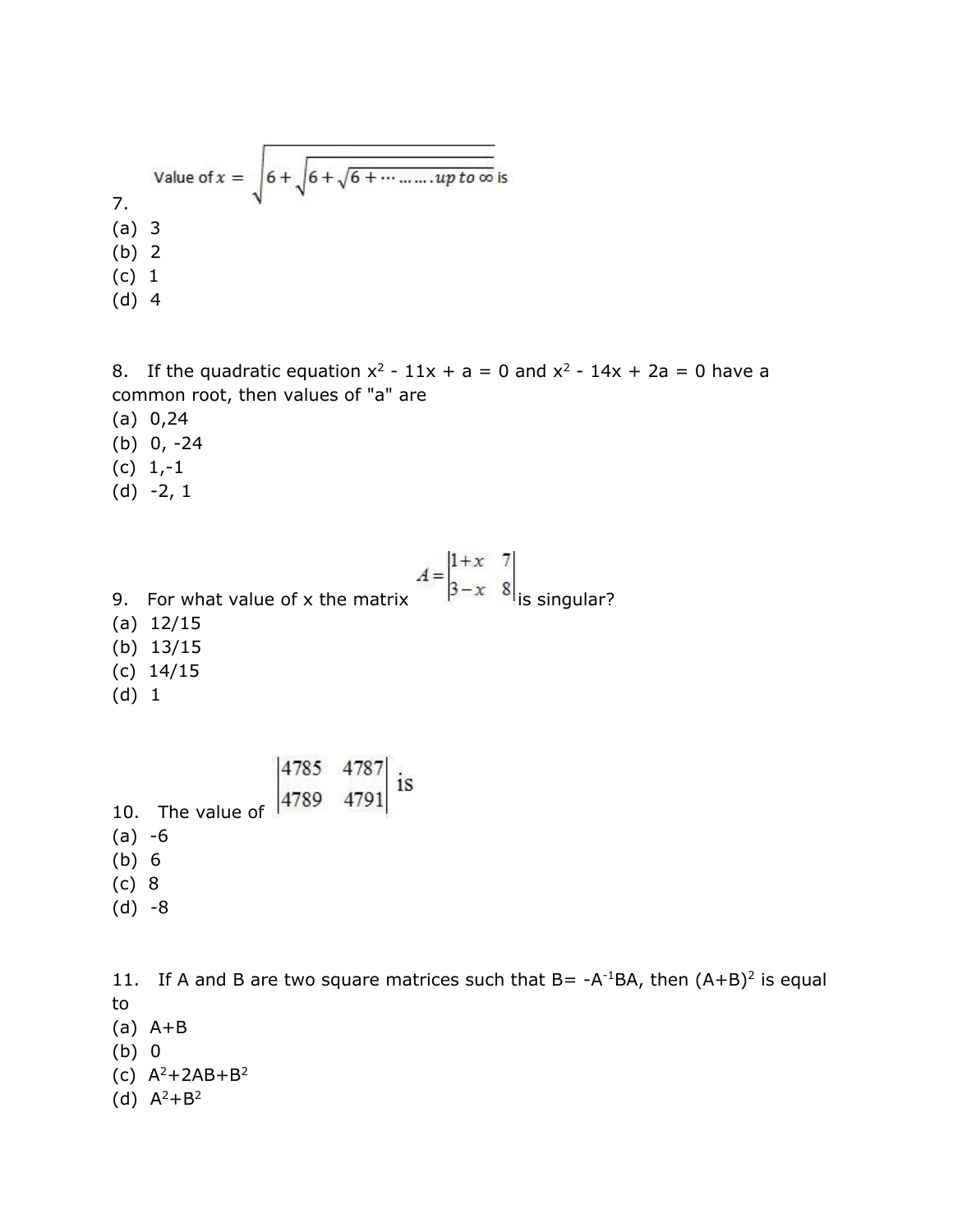If 
$$
A = \begin{pmatrix} \alpha & 2 \\ 2 & \alpha \end{pmatrix}
$$
 then  $|A^3| = 125$ , then  $\alpha$  is equal to  
\n(a)  $\pm 3$   
\n(b)  $\pm 2$   
\n(c)  $\pm 5$   
\n(d) 0

- 13. Number of ways to arrange 6 papers is
- (a) 30
- (b) 5!
- (c) 6!
- (d) 6

14. On a railway line there are 20 stops. A ticket is needed to travel between any 2 stops. How many different tickets would the government need to prepare to cater to all possibilities?

- (a) 760
- (b) 190
- (c) 380
- (d) 72

15. Rajdhani express going from Bombay to Delhi stops at five intermediate stations ten passengers enter the train during the journey with ten different tickets of two classes. The number of different sets of tickets they may have is

- (a)  $15C_{10}$
- (b)  $20C_{10}$
- (c)  $30C_{10}$
- (d)  $40C_{10}$
- If  ${}^{n-1}C_r = (k^2 3) {}^{n}C_{r+1}$ , then k belongs to: 16.
- (a)  $(-\infty, -2)$
- (b)  $(2, \infty)$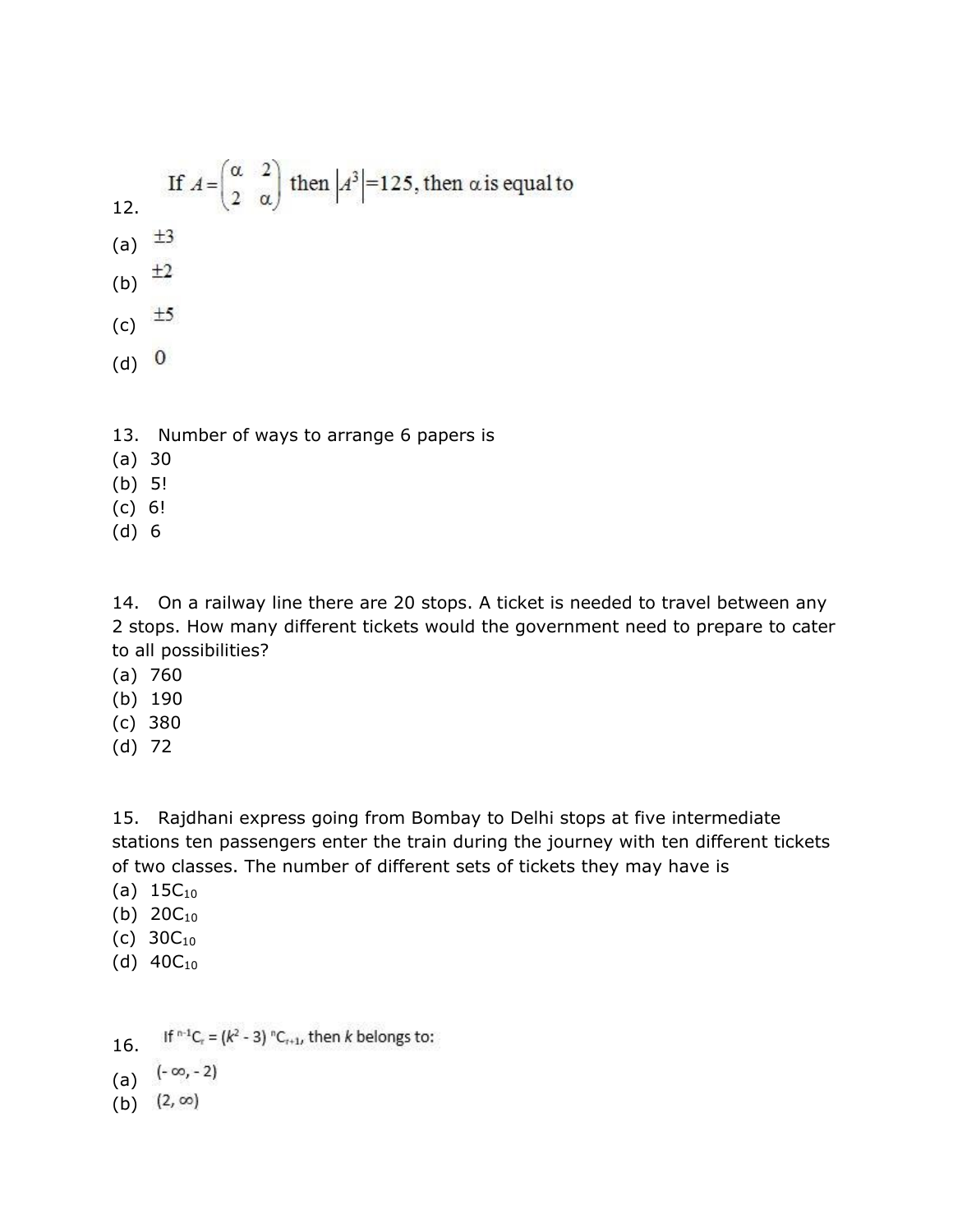(c) 
$$
[-\sqrt{3}, \sqrt{3}]
$$
  
(d)  $[\sqrt{3}, 2]$ 

17. If  $(1+ax)^n = 1 + 8x + 24x^2 + ...$ , then (a)  $a = 2, n = 4$ (b)  $a = 4, n = 2$ (c) **a** =2, **n** = 6 (d)  $a = 6, n = 2$ 

18. The ratio of the sum of n terms of two A.Ps are in the ratio **3n + 8: 7n + 15**. The ratio between their  $12<sup>th</sup>$  term is:

- (a)  $\frac{7}{8}$ (b)  $\frac{8}{11}$ (c)  $\frac{7}{16}$ (d)  $\frac{5}{16}$
- The domain of  $f(x) = -\sqrt{-2x+3}$  is 19.  $D=\{x\colon x\!\leq\!1.5\}$ (a) (b) (c) (d)  $D = \{x : x \ge 5\}$

20. The function 
$$
f(x) = |x|_{is}
$$

- (a) Discontinuous  $\forall x$
- Continuous  $\forall x$ (b)
- (c) Continuous at x=0 only
- (d) Discontinuous only at  $x=0$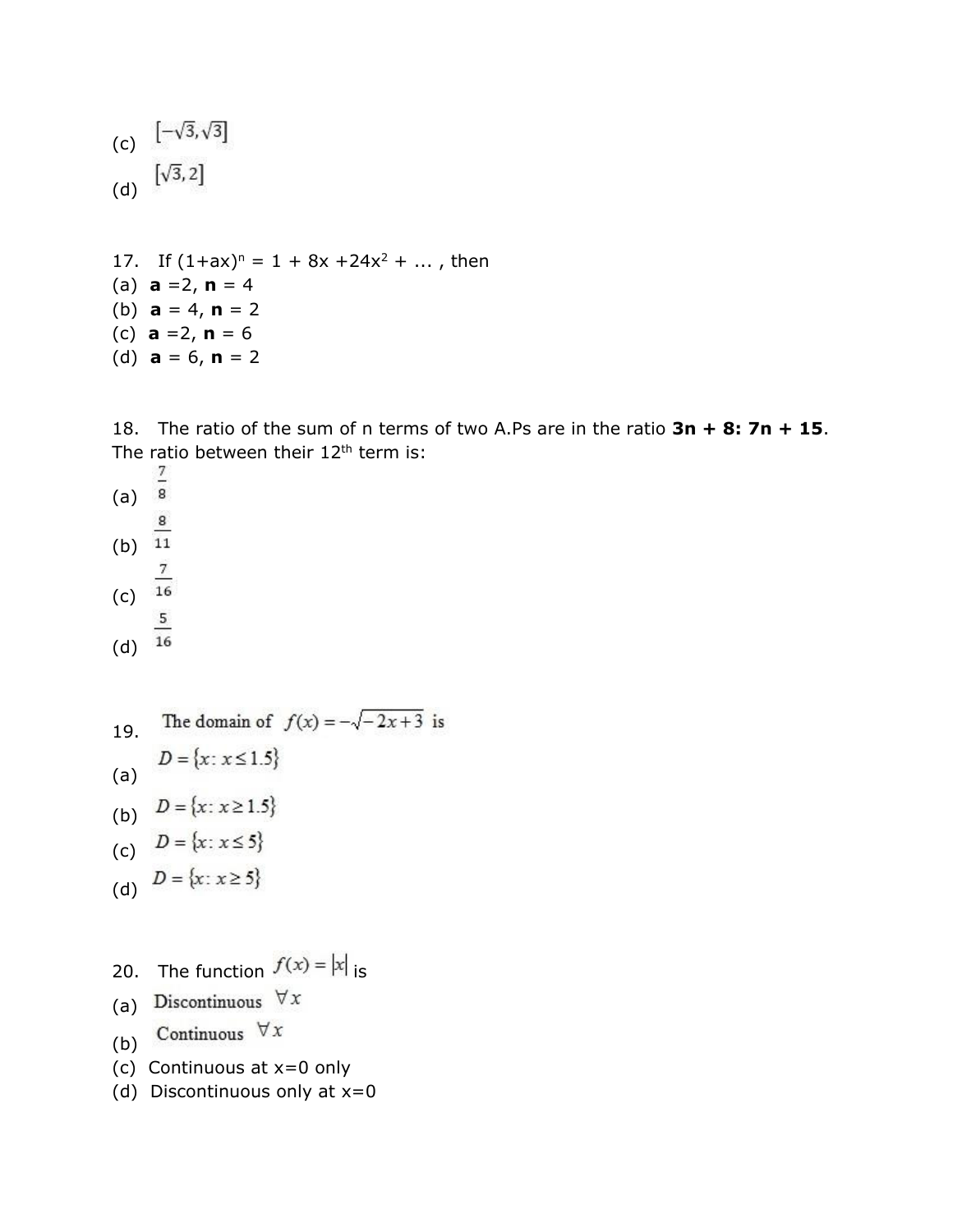21. The equation for the tangent line to the curve 
$$
y = \frac{3x^2 - 1}{x}
$$
 at the point (1, 2) is  
(a)  $4x - y - 2 = 0$ 

- (a)  $4x y 2 = 0$ (b)  $4x - y - 1 = 0$
- (c)  $x y 1 = 0$
- (d)  $4x + y + 2 = 0$

If 
$$
2^x + 2^y = 2^{x+y}
$$
, then the value of  $\frac{dy}{dx}$  at  $x = y = 1$  is  
22.  
(a) 1  
(b) -2  
(c) 2  
(d) -1

If 
$$
I = \int \frac{7x-6}{x^2 - 3x + 2} dx
$$
, then I equals  
\n(a)  $-\log(x-1) + 8\log(x-2) + C$   
\n(b)  $\log(x-1) + 8\log(x-2) + C$   
\n(c)  $\log(x-1) - 8\log(x-2) + C$   
\n(d)  $-\log(x-1) - 8\log(x-2) + C$ 

(d) 
$$
\log(x + 1) = \log(x)
$$

If 
$$
I = \int x \sec x \tan x dx
$$
, then I equals  
\n24.  
\n(a)  $x \sec x - \log(\sec x + \tan x) + C$   
\n $\sec x + \log(\sec x + \tan x) + C$   
\n(b)  $-x \sec x - \log(\sec x + \tan x) + C$   
\n $\sec x - \log(\sec x + \tan x) + C$   
\n(d)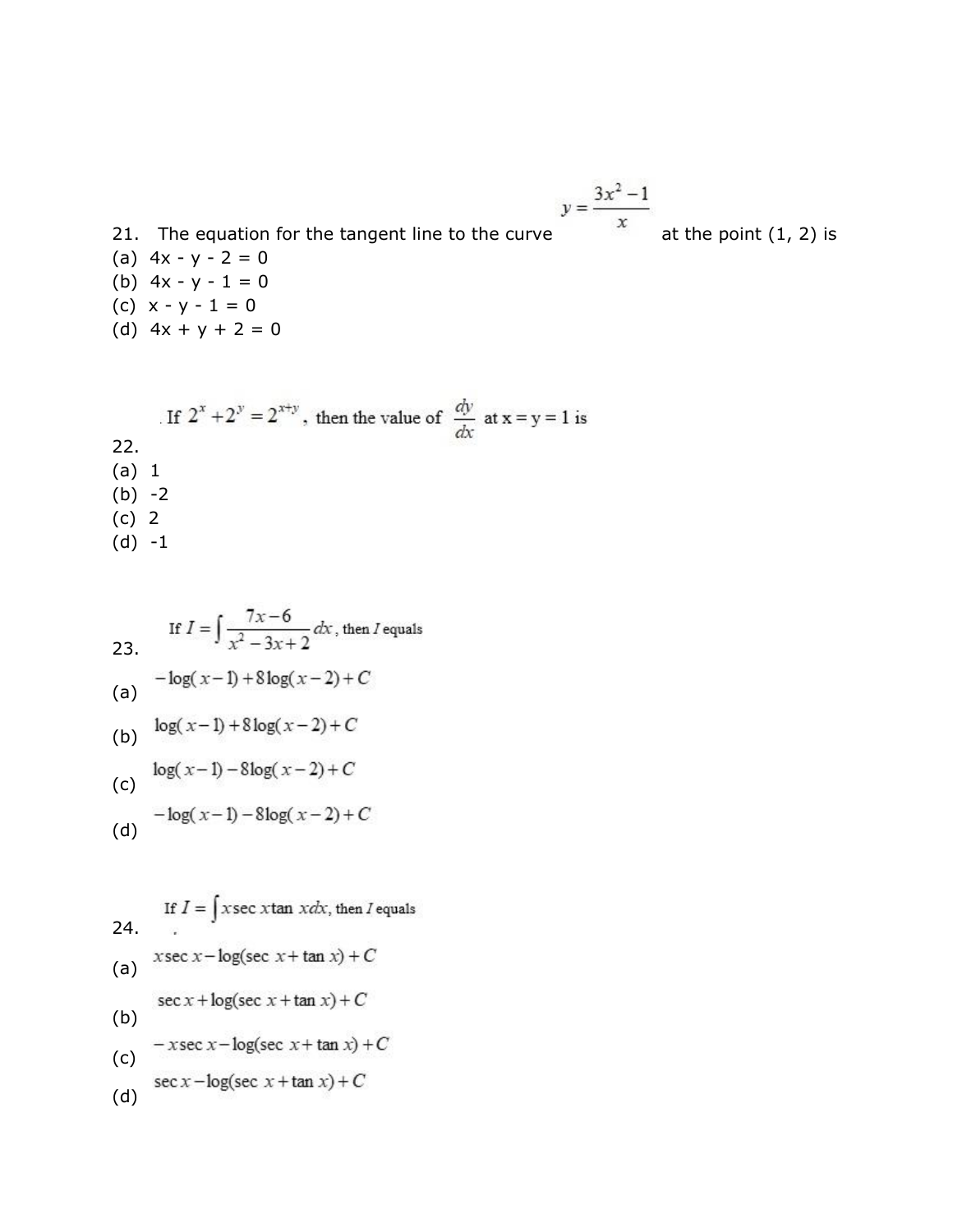If 
$$
I = \int \frac{\cos x}{\sqrt{\sin x}} dx
$$
, then I equals  
\n25.  
\n(a)  $\sqrt{\sin x} + x + C$   
\n(b)  $\sqrt{\sin x} + C$   
\n(c)  $\sqrt{\sin x} - x + C$   
\n(d)  $2\sqrt{\sin x} + C$ 

26. If 
$$
I = \int_{1}^{2} x \log x dx
$$
, then  $I = ?$   
\n(a)  $2 \log 2$   
\n(b)  $2 \log 2 - \frac{3}{4}$   
\n(c)  $2 \log 2 - \frac{1}{2}$   
\n(d)

27. The straight line  $y=x-2$  rotates about a point where it cut x-axis and becomes perpendicular on the straight line ax+by+c=0 ,then its equation is

- (a)  $ax+by+2a=0$
- (b) ay-bx+2b=0
- (c) ax+by+2b=0
- (d) ay-bx-2b=0

28. The medians AD and BE of the triangle with vertices  $A(0,b)$ ,  $B(0,0)$  and  $C(a,0)$ are mutually perpendicular if

(a)  $b = \sqrt{2} a$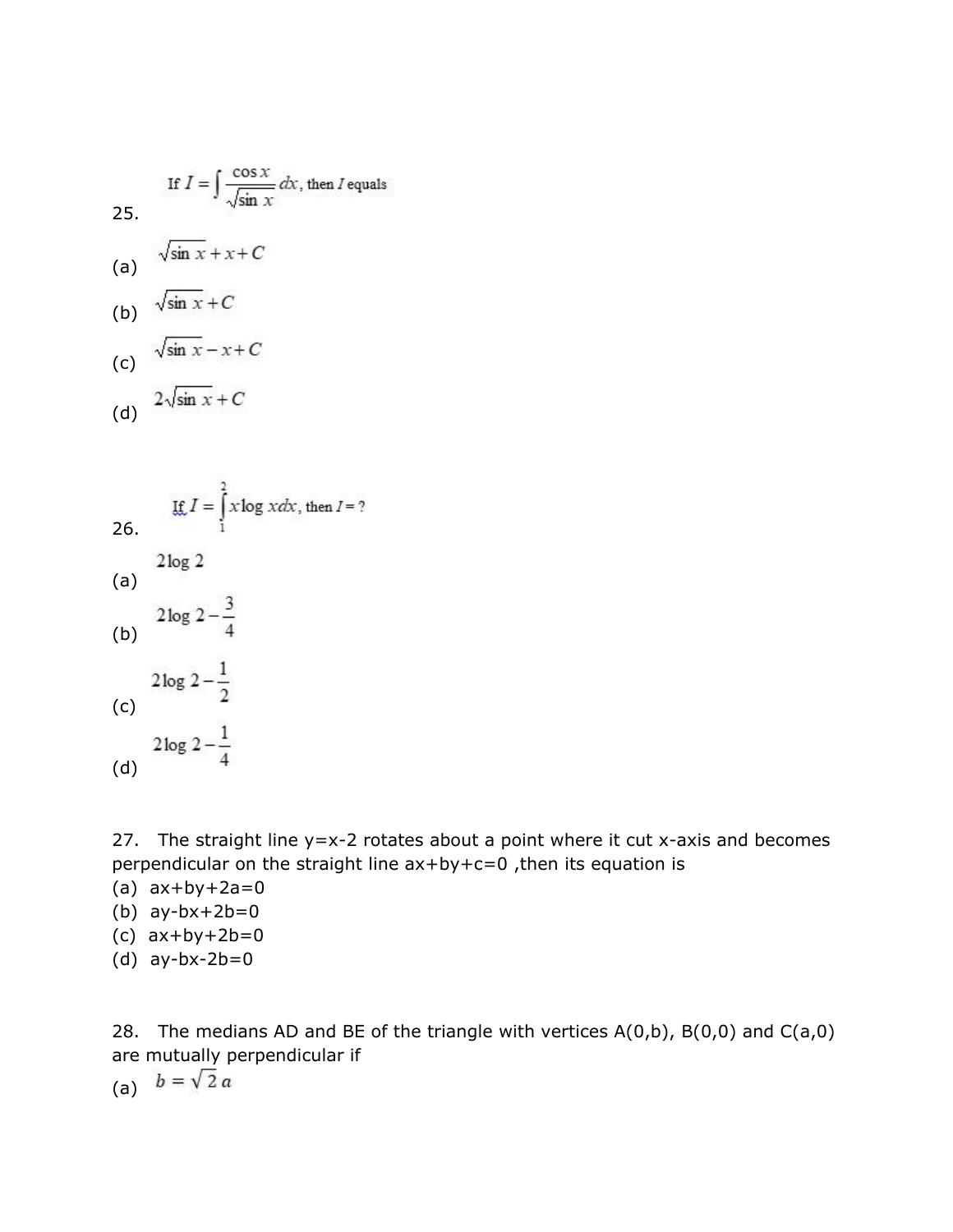(b)  $a = \sqrt{2} b$ (c) (d)

29. If  $u = a_1x + b_1y + c_1 = 0$ ,  $v = a_2x + b_2y + c_2 = 0$  and  $\frac{a_1}{a_2} = \frac{b_1}{b_2} = \frac{c_1}{c_2}$ , then the curve  $u+kv = 0$  is (a) the same straight line

- (b) different straight line
- (c) parallel straight lines
- (d) not a straight line

The shortest distance of the point (2, 10, 1) from the plane  $\vec{r}\cdot(3\vec{i}-\vec{j}+4\vec{k})=2\sqrt{26}$  is 30. (a)  $2\sqrt{26}$ 

- $\sqrt{26}$
- (b) (c) 2
- 

(d) 
$$
\sqrt{26}
$$

 $\mathbf{1}$ 

- If  $\vec{u} = \vec{a} \times (\vec{b} \times \vec{c}) + \vec{b} \times (\vec{c} \times \vec{a}) + \vec{c} \times (\vec{a} \times \vec{b})$ , then 31. (a) u is a unit vector  $\vec{u} = \vec{a} + \vec{b} + \vec{c}$ (b)  $\vec{u} = \vec{0}$
- (c)  $\vec{u} \neq \vec{0}$
- (d)

Find the unit vector parallel to the vector  $-3\vec{i} + 4\vec{j}$ 

32.  
\n
$$
\pm \left(\frac{-3\vec{i} - 4\vec{j}}{5}\right)
$$
\n(a)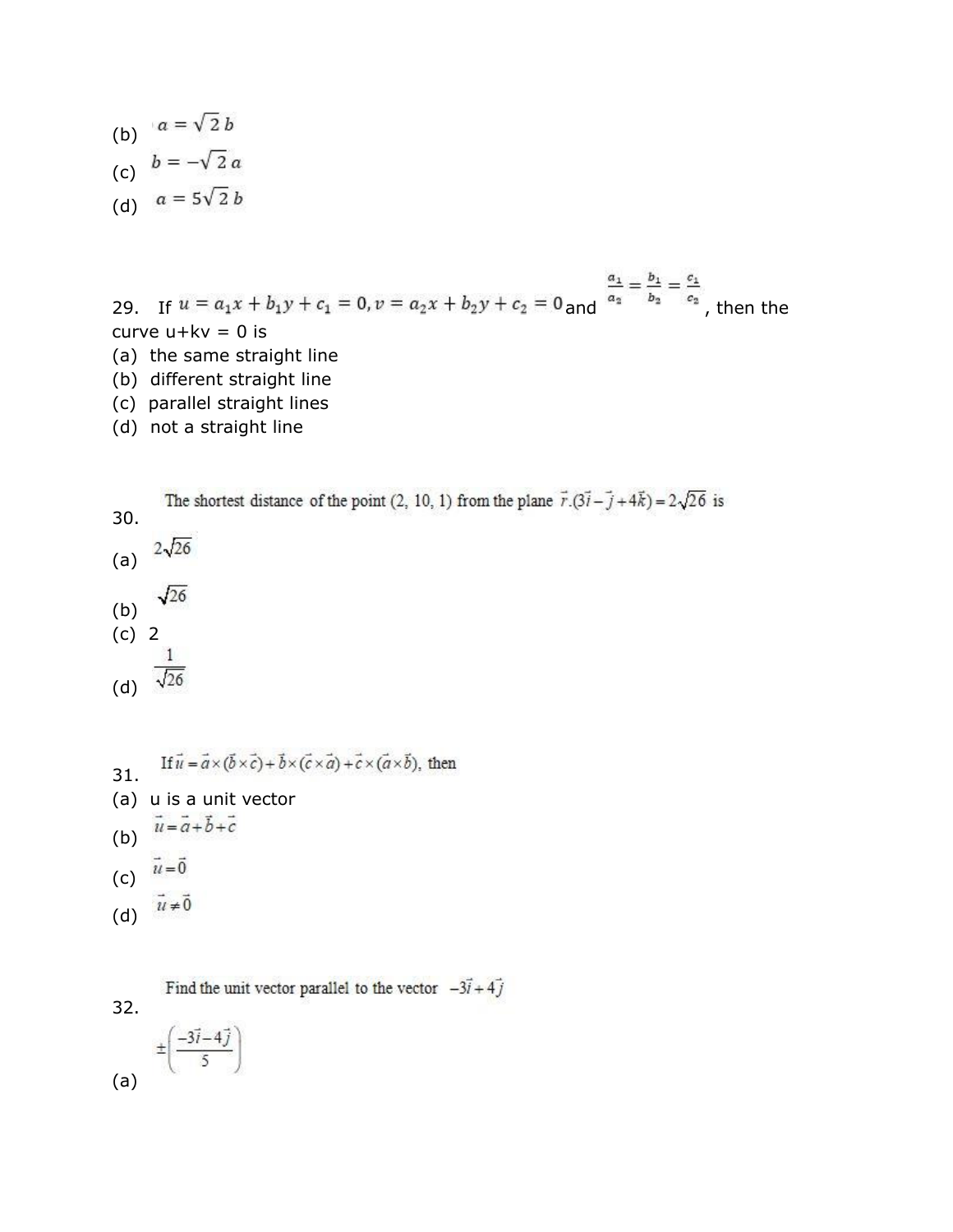

33. The mean of 5 observations  $x$ ,  $x+2$ ,  $x+4$ ,  $x+6$  and  $x+8$  is 11, then the value of x is

- (a) 6
- (b) 4
- (c) 7
- (d) 11

34. The mean deviation of the scores 12, 15, 18 is:

- (a) 6
- (b) 0
- (c) 3
- (d) 2

35. A coin is biased so that a head is twice as likely to occur as a tail. If the coin is tossed 3 times, what is the probability of getting 2 tails and 1 head?

- (a) 5/9
- (b) 4/9
- (c) 7/9
- (d) 2/9

36. A lot consists of 10 good articles 4 with minor defects and 2 with major defects. Two articles are chosen from the lot at random (without replacement). Find the probability that at most one is good

- (a) 8/5
- (b) 5/8
- (c) 3/8
- (d) 2/8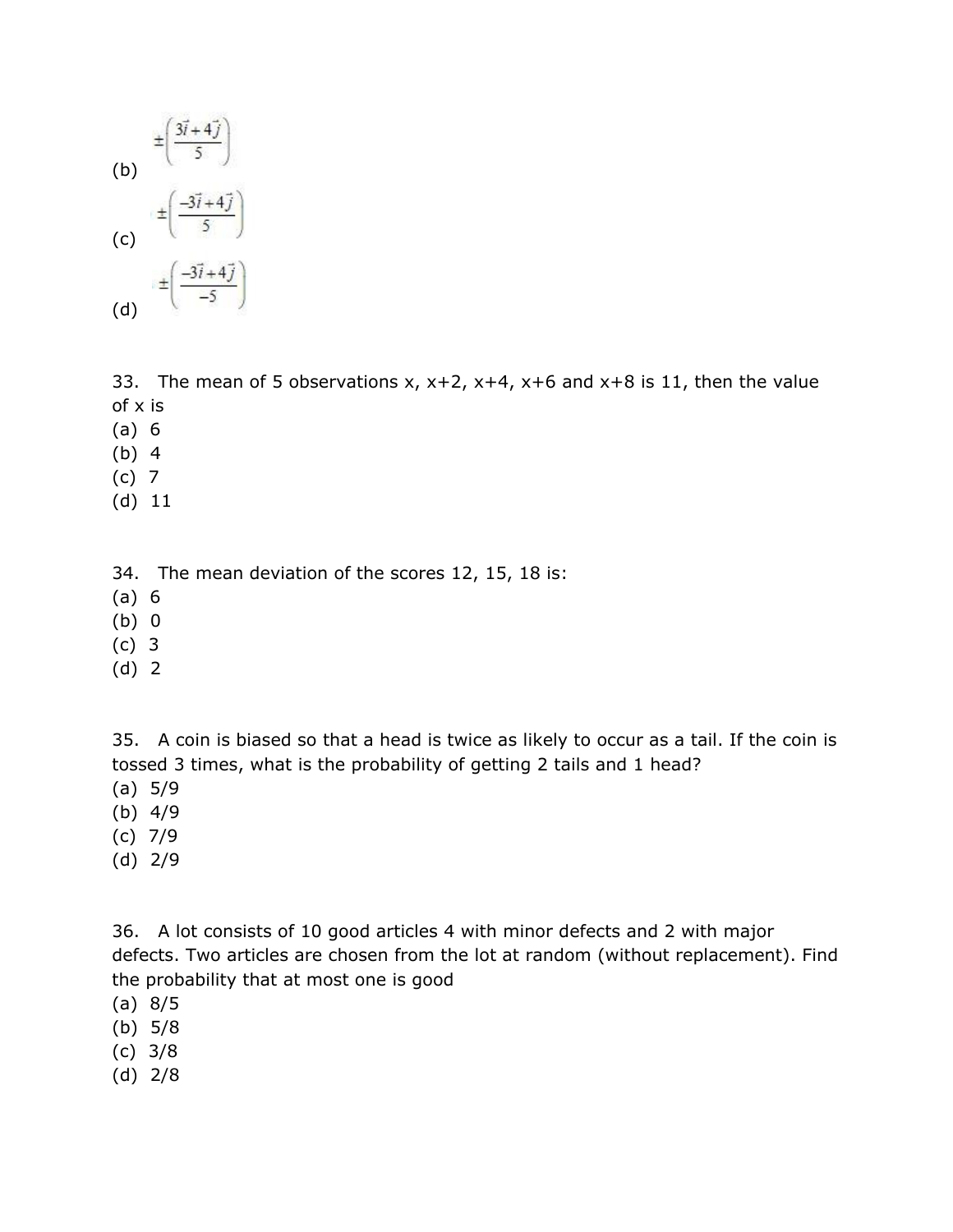37. Consider the triangle shown in the figure where  $BC = 12$ cm,  $DB = 9$ cm,  $CD =$ 6cm and what is the ratio of the perimeter of the triangle ADC to that that of the triangle BDC?



- 38. Define the domain and range of cosine function
- (a)  $R \rightarrow [-1,0]$
- (b)  $R \rightarrow [-1,1]$
- (c)  $R \rightarrow [-1,2]$
- (d)  $R \rightarrow [-2,-1]$
- Find the value of  $cos^{-1}\left(\frac{1}{2}\right) + sin^{-1}\left(\frac{1}{2}\right)$ 39.
- (a)  $\pi/6$
- (b) 1
- (c)  $2 \pi/3$
- (d)  $3\pi/4$
- 40. An angle has how many bisectors
- (a) 2
- (b) 0
- (c) 1
- (d) 3

# **BIOLOGY**

1. Which one belongs to Intermediate position in kingdom classification from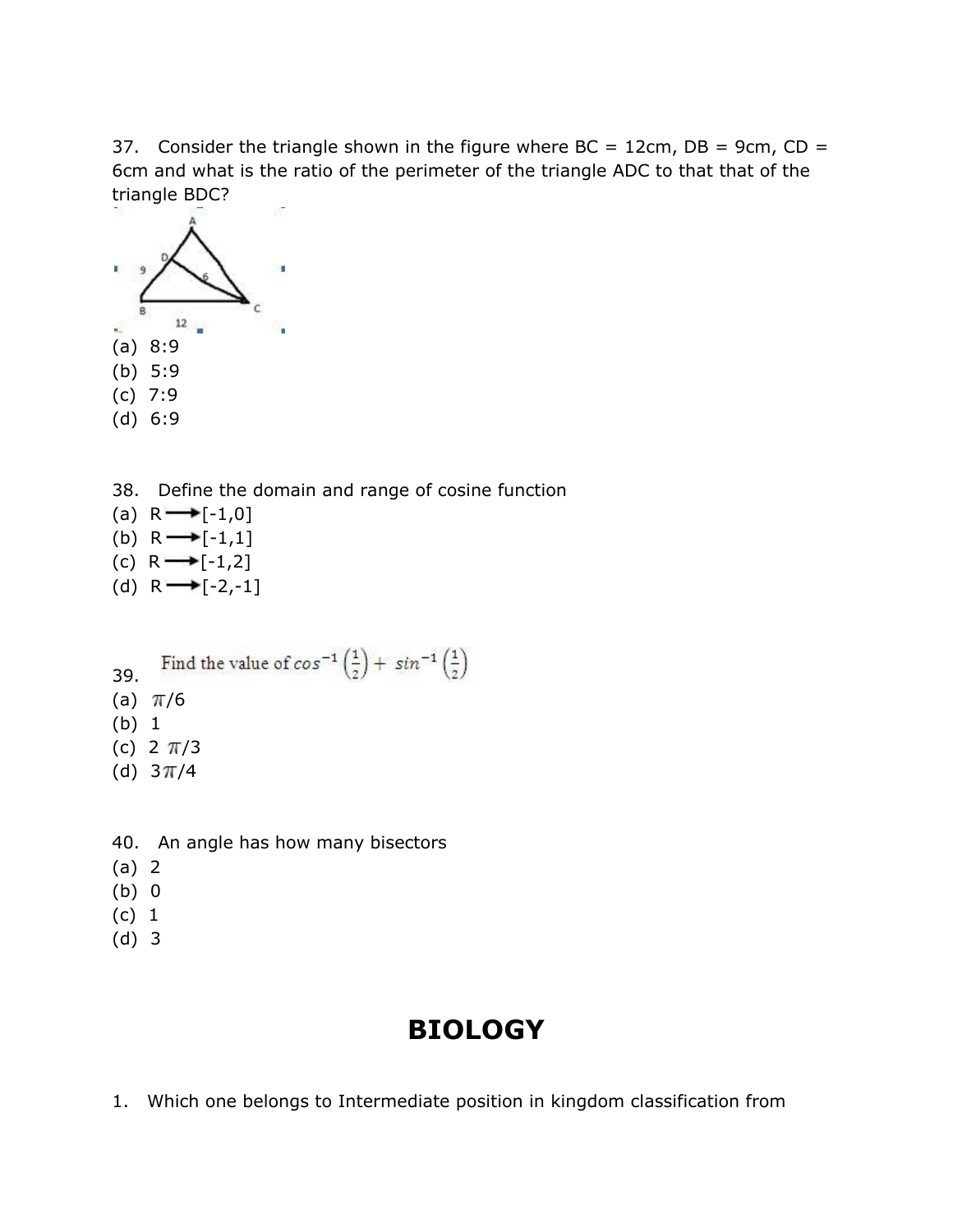phylogenetic point of view?

- (a) Monera
- (b) Plantae
- (c) Protista
- (d) None of the above
- 2. Half of the total carbon dioxide fixation on earth is carried out by
- (a) Algae
- (b) Bryophytes
- (c) Pteridophytes
- (d) Angiosperms
- 3. Which of the following phylum consists of asymmetrical animals
- (a) *Porifera*
- (b) *Coelenterata*
- (c) *Ctenophora*
- (d) *Platyhelminthes*
- 4. The earliest primitive neural system is seen in
- (a) Platyhelminthes
- (b) Aschelminthes
- (c) Annelida
- (d) Arthropoda
- 5. The last region of cockroach leg consists of \_\_\_ segments.
- (a) 5
- (b) 6
- (c) 7
- (d) 8

6. The correlation between the windpipe of mammals and cockroach is \_\_\_\_\_.

- (a) Head origin
- (b) Lining
- (c) Non collapsible walls
- (d) Paired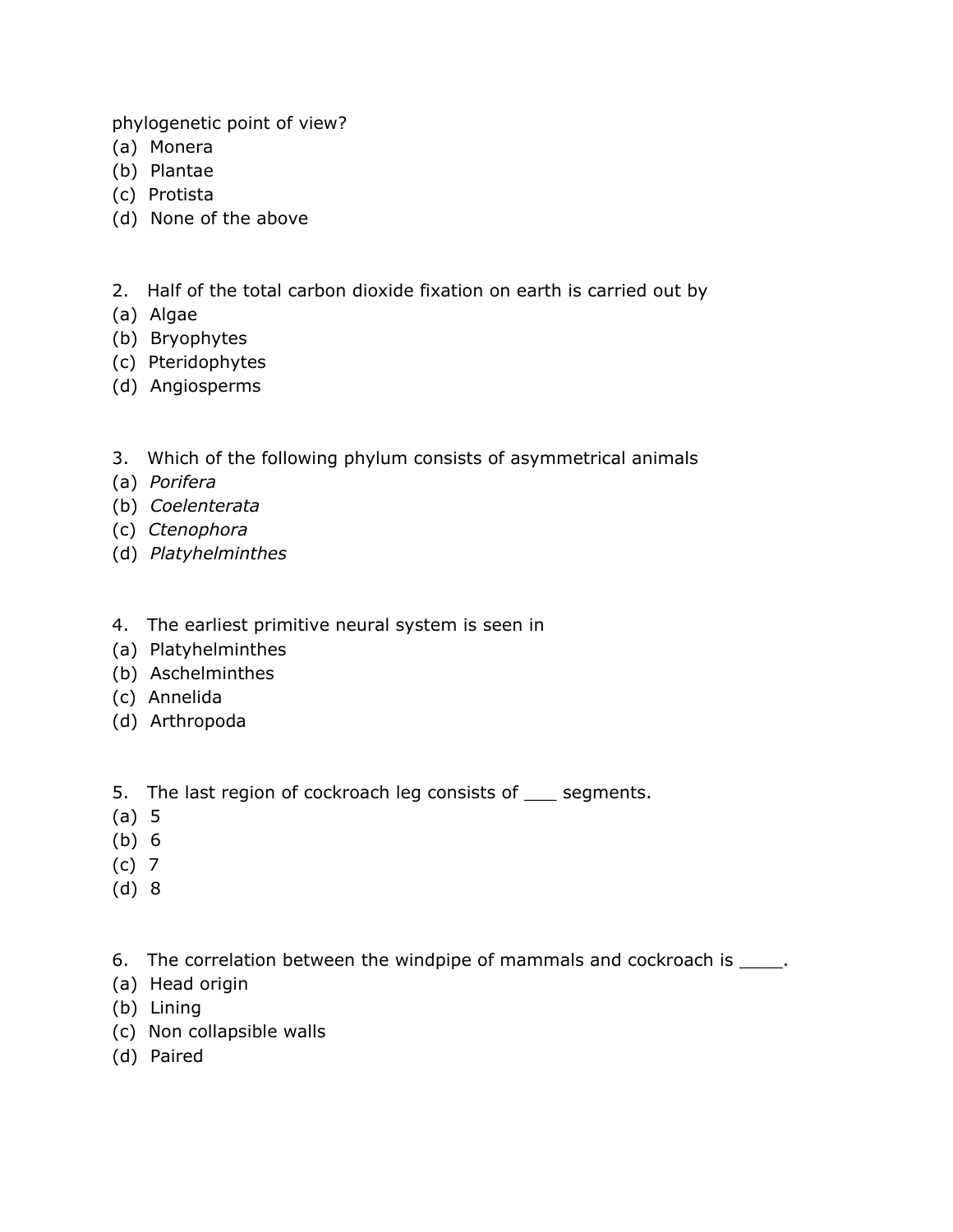- 7. Cockroach has \_\_\_\_\_\_ vision.
- (a) Monocular
- (b) Binocular
- (c) Mosaic
- (d) Super position
- 8. The head of cockroach is \_\_\_\_\_ in shape.
- (a) Trianglar
- (b) Circular
- (c) Cuboidal
- (d) Rectangular
- 9. Zymogen granules are synthesized in
- (a) Chloroplast
- (b) Mitochondria
- (c) Golgi bodies
- (d) Cell wall

10. \_\_\_\_\_\_\_ is the amount in picograms of DNA contained within a haploid nucleus.

- (a) A value
- (b) Z value
- (c) C value
- (d) D value

#### 11. Fructose syrup is produced by using the enzyme

- (a) Penicillin acylase
- (b) Beta galactosidase
- (c) Protease
- (d) Glucose isomerase
- 12. Which of the following is not a disachhride?
- (a) Maltose
- (b) Starch
- (c) Lactose
- (d) Sucrose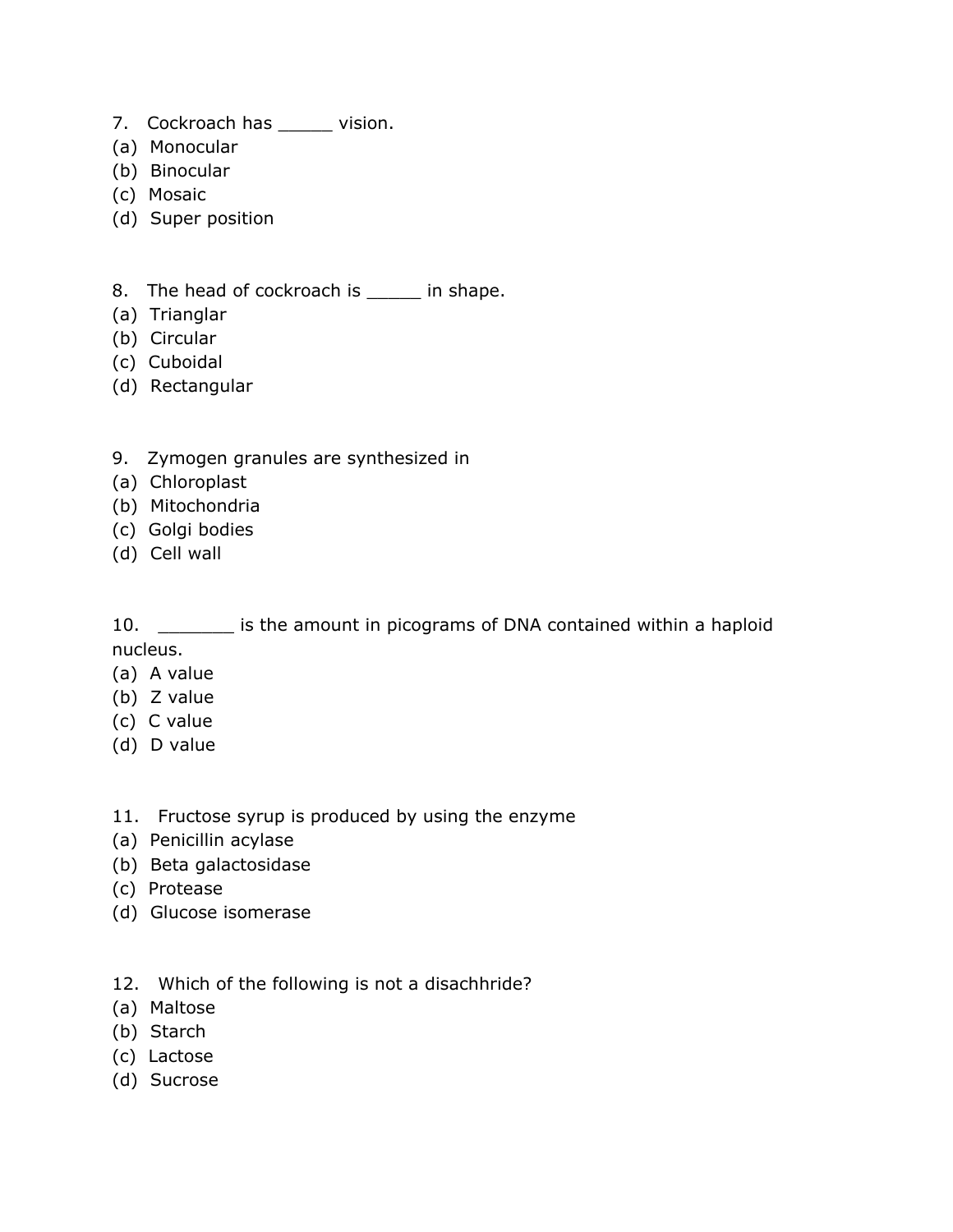13. On the basis of symptoms of chlorosis in leaves, due to deficiency of nitrogen the yellowing of leaves appeared first in

- (a) Young leaves
- (b) Old leaves
- (c) Mature leaves followed by young leaves
- (d) Young leaves followed by mature leaves

14. The energy released metabolic process in which substrate is oxidized without an eternal electron acceptor is called

- (a) Glycolysis
- (b) Aerobic respiration
- (c) Fermentation
- (d) Photorespiration
- 15. One of the synthetic auxin is
- (a) IBA
- (b) IAA
- (c) NAA
- (d) GA
- 16. Lenticels are:
- (a) Opening in the bark
- (b) Epidermal structure
- (c) A wax layer of leaves
- (d) Channel to transfer water

17. Resting tremor, bradykinesia and muscle rigidity are three cardinal signs of

- $\overline{\phantom{a}}$  , where  $\overline{\phantom{a}}$  , where  $\overline{\phantom{a}}$ (a) Cry-chat syndrome
- (b) Wilsons syndrom
- (c) Parkinson's disease
- (d) Gliosis

18. **\_\_\_\_\_\_\_\_\_\_\_\_\_\_\_** activates phospholipase A which in turn converts phospholipid in to Iysophospholipid.

(a) HCL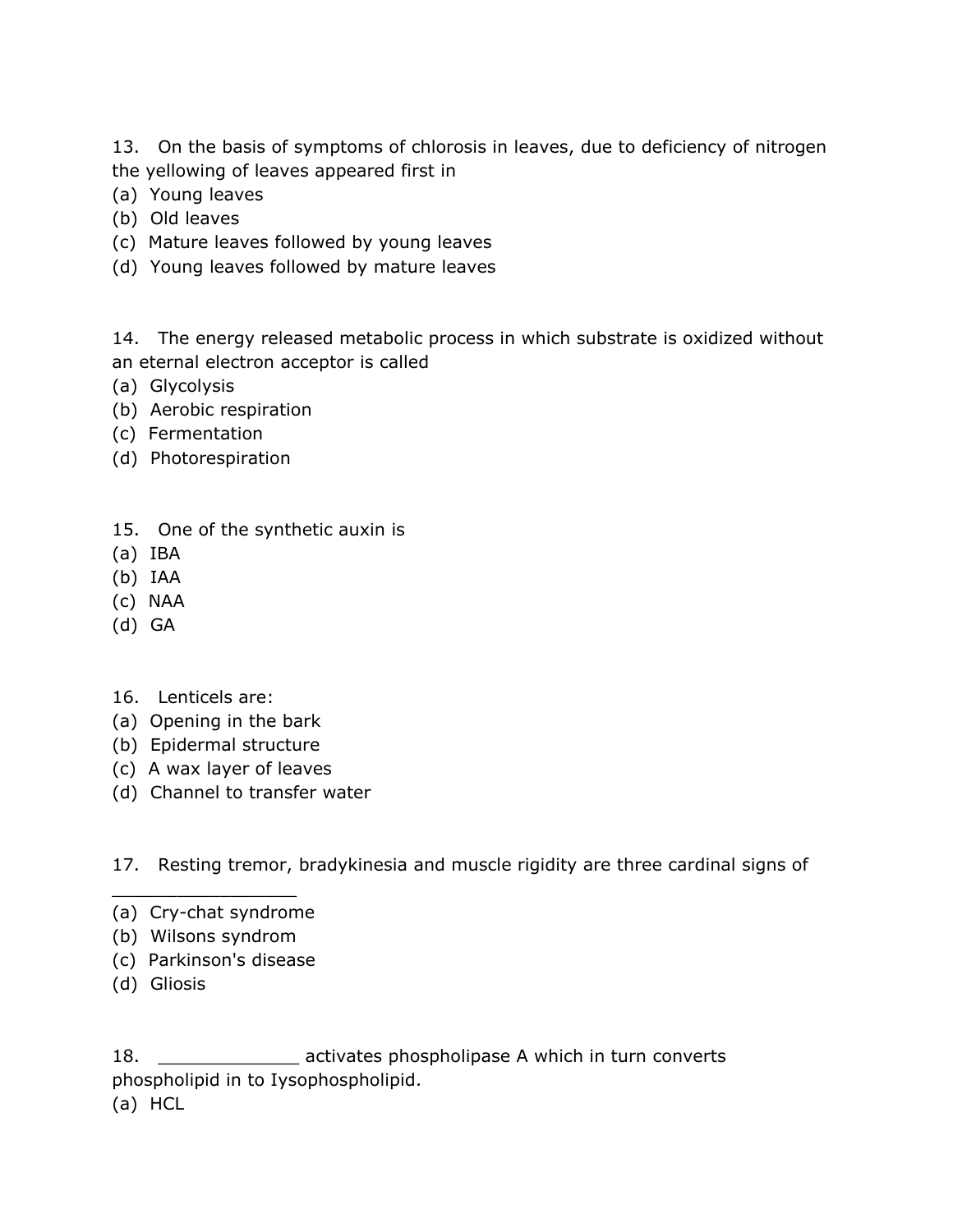- (b) Trypsin
- (c) Pepsin
- (d) Pepsinogen
- 19. Chest pain caused by reduced blood flow to the heart is called
- (a) heart attack
- (b) angina pectoris
- (c) ischemia
- (d) atherosclerosis

20. A microscopic gap between a pair of adjacent neurons over which nerve impulses pass when going from one neuron to the next is called:

- (a) Neurotransmitter
- (b) Synapse
- (c) Axon

 $\frac{1}{2}$ 

(d) Microglia

21. The fusion of morphological and physiological identical gametes is called

- (a) Merogamy
- (b) Exogamy
- (c) Autogamy
- (d) Isogamy

#### 22. Size of pollen grain in Myosotis is \_\_\_\_\_\_.

- (a) 10 micrometer
- (b) 20 micrometer
- (c) 200 micrometer
- (d) 2000 micrometer
- 23. Transmitting tissue is found in
- (a) Micropylar region of ovule
- (b) Pollen tube wall
- (c) Stylar region of gynoecium
- (d) Integument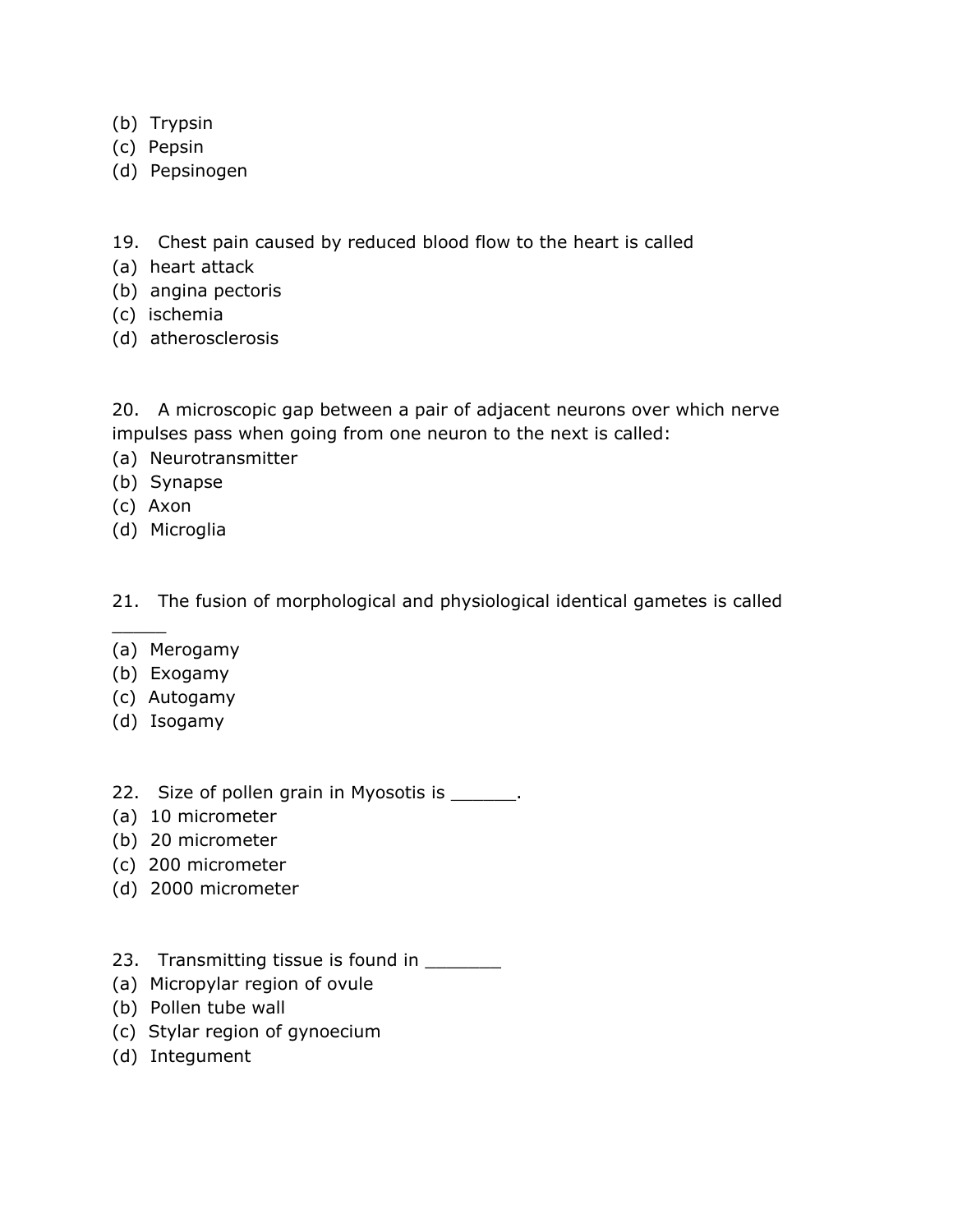Match the Following:

Orthotropous: i Ovule is placed at right angles to the funicle. Anatropous: ii. Ovule is curved at the micropylar end iii. Micropyle, the funicle and the chalaza lie in vertical line. Hemianatropous: iv. Micropyle and funiculus lie close to each other. Campylotropous:

- (a) I-iv; II-i; III-ii; IV-iii
- (b) I-iii;II-iv;III-i;IV-ii

24.

- (c) I-iii;II-iv;III-ii;IV-i
- (d) I-iii;II-i;III-iv;IV-ii

#### 25. Which of the following histone proteins are organized to form histone octomer

- (a) H2A, H2B, H3,H4
- (b) H1,H2,H3,H4
- (c) H1,H2A,H2B,H3
- (d) H1,H2A,H2B,H4
- 26. The circular DNA in prokaryotes are organized to form
- (a) Solenoid
- (b) Genophore
- (c) Nucleosome
- (d) Chromatin fibre
- 27. During replication unwinding of DNA template is carried out by
- (a) Ligase
- (b) Topoisomerase
- (c) Helicase
- (d) Polymerase
- 28. Which type of double cross over does not produce any recombinant gametes?
- (a) Two strand double cross over
- (b) Three strand double cross over
- (c) Four strand double cross over
- (d) Single strand double cross over
- 29. Transgenic plants are produced by using Ti Plasmids from the
- (a) Agrobacterium tumefaciens
- (b) E. coli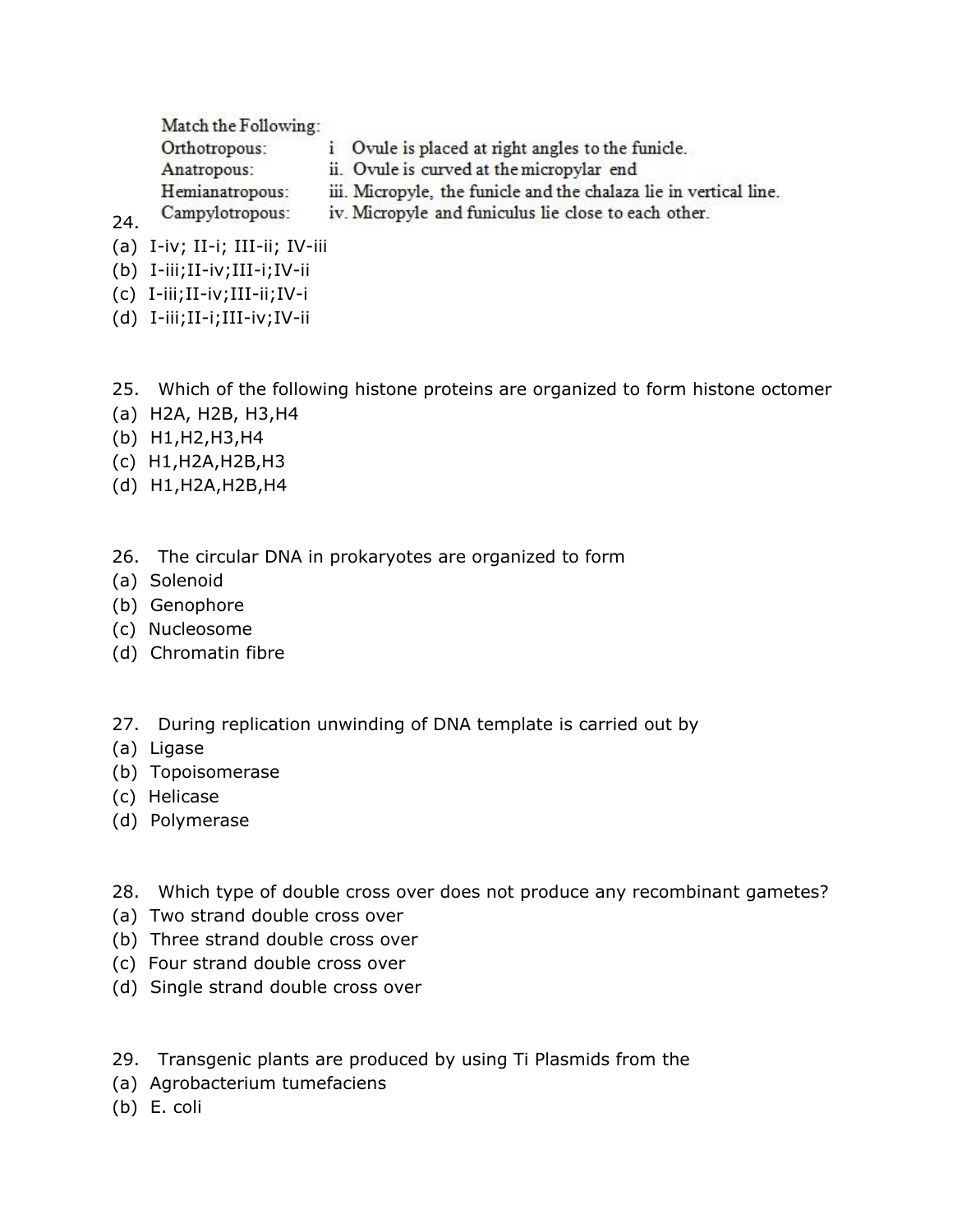- (c) Bacteriophage
- (d) Agrobacterium varians

30. All the given vaccines are attenuated or inactivated whole pathogen except

- (a) salk
- (b) sabin
- (c) hepatitis A
- (d) tetanus
- 31. Inactive cancer gene is called
- (a) Transposon
- (b) Proto-oncogene
- (c) Tumour promoter gene
- (d) Tumour suppressor gene
- 32. The incubation period of the dengue fever ranges from
- (a) 1-12 days
- (b) 3-14 days
- (c) 14-28 days
- (d) 28-32 days
- 33. Bacillus thuringiensis useful as a bacterial
- (a) source of antibiotics
- (b) producer of vitamins
- (c) herbicide
- (d) pesticide
- 34. Translation of mRNA into proteins takes place in the \_\_\_\_\_\_\_\_\_\_\_\_\_\_\_\_\_\_\_\_\_\_\_
- (a) host cell nucleus
- (b) host cell cytoplasm
- (c) viral nucleus
- (d) viral cytoplasm
- 35. In random error, r=0 refer
- (a) No error
- (b) lots of errors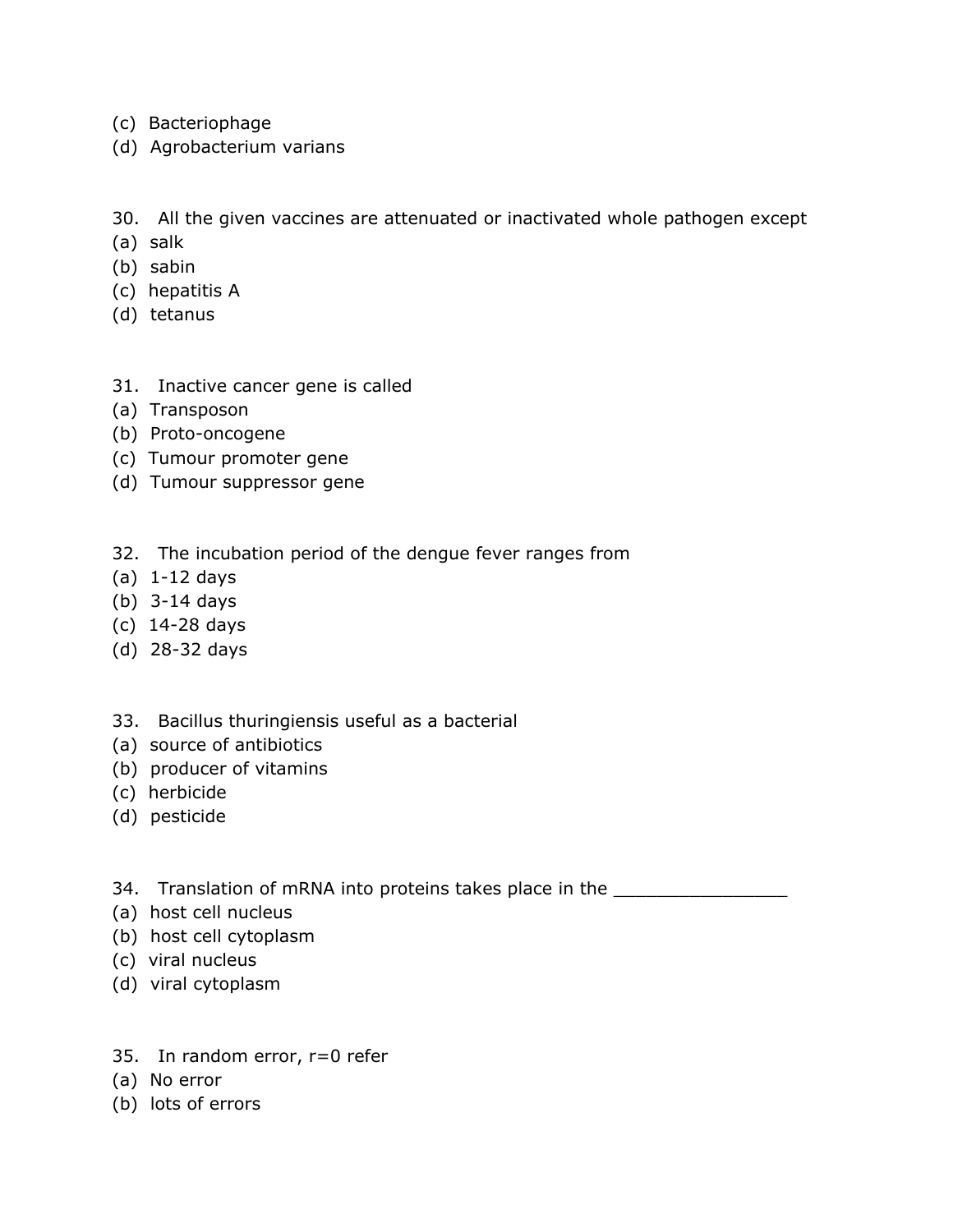- (c) good agreement
- (d) less errors
- 36. DNA fragments are \_\_\_\_\_\_ Charged
- (a) Negative
- (b) Positive
- (c) Positive and Negative
- (d) Neutral

37. Multiple copies of gene of interest, synthesis in In-vitro condition is through

(a) Cloning

 $\frac{1}{2}$  ,  $\frac{1}{2}$  ,  $\frac{1}{2}$  ,  $\frac{1}{2}$  ,  $\frac{1}{2}$  ,  $\frac{1}{2}$  ,  $\frac{1}{2}$ 

- (b) Polymerase Chain Reaction
- (c) DNA Replication
- (d) Condensation
- 38. The most important reason for decrease in biodiversity is
- (a) habitat destruction
- (b) introduction of exotic species
- (c) over exploitation
- (d) habitat pollution
- 39. The most biodiversity rich zone in India
- (a) Gangetic planes
- (b) Trans himalayas
- (c) Western ghats
- (d) Central India
- 40. Biodiversity of a geographical region represents
- (a) endangered species found in the region
- (b) the diversity in the organisms found in the region
- (c) genetic diversity present in the dominant species of the region
- (d) species endemic to the region

### **English**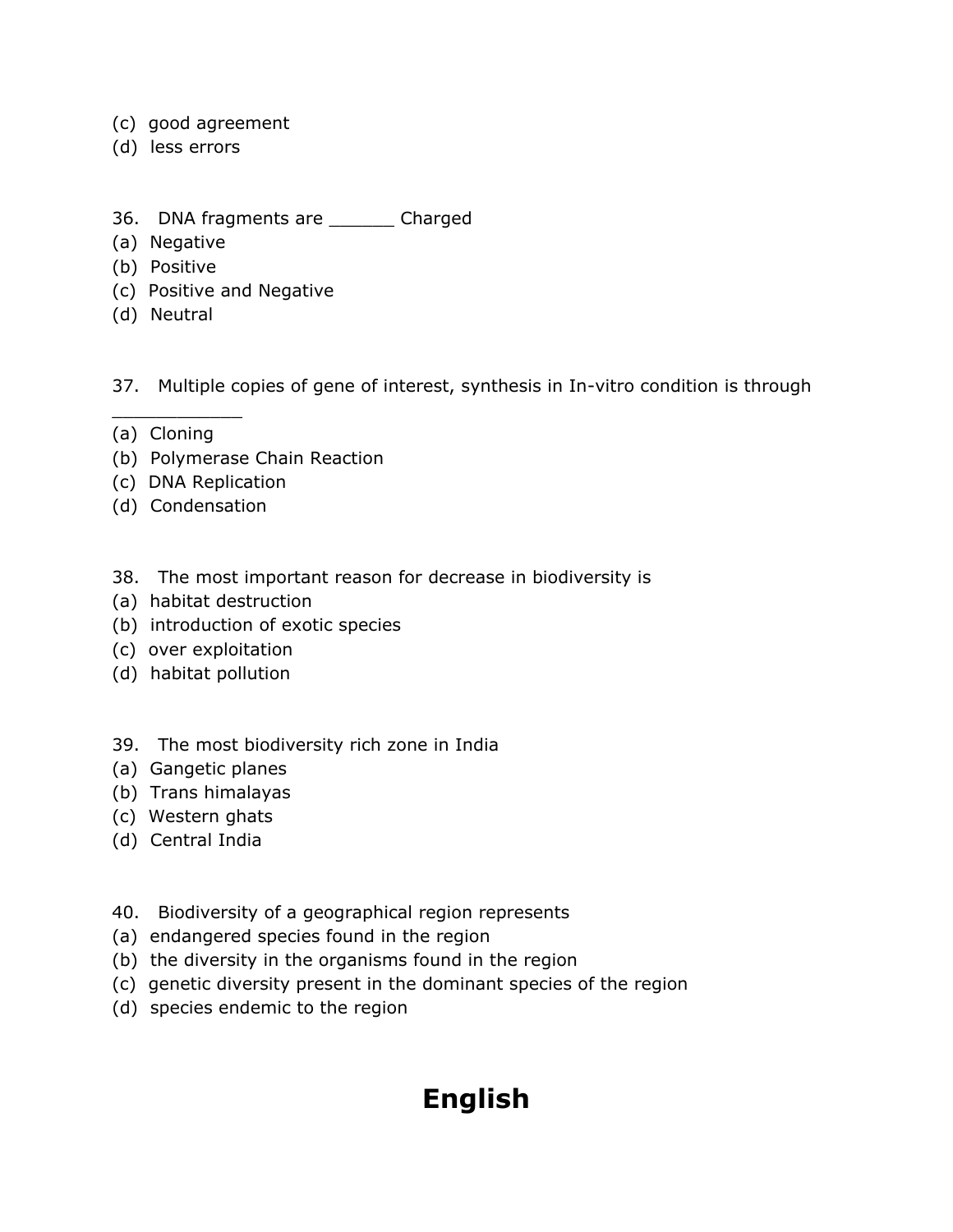I. Heat, sweat and the sticky feeling of here we go again. There is no turning away from this unpleasant situation. It's the time of the year when summer throws its arms around you in a warm hug. For the well-heeled, the season augurs happy times-going to the beach, lolling up in the bed and watching TV all day long. But, for many, it's out-of-the- frying–pan-into-the-fire kind of situation with power outages and water scarcity adding to the misery.

II. Summer means different things to different people. For some vacation is having nothing to do and all day to do it. But moms and dads dread its onset for a different reason. With schools closed, tranquility goes for a toss. Summer vacation and kids make a good working definition of hell. One makes you sweat and the other fret. The little ones get into the hair and there is no way you can shake them away. Hot days and hotter nights. To remain holed up in home is to tie oneself up in knots. What do you expect the kiddies to do if not let out the steam. When they turn a Kohli then the idiot box and glassware go for a six.

III. But of late children are being deprived of their well-deserved holidays. For many there is no escape from the classroom. Even as temperature soars, some schools and colleges are conducting special classes for improving the academic performance. What about children's right to holidays? On the contrary, some educational institutions are holding summer camps that impart skills and hone the innate talent of students. Summer Samurai, the holiday special programme of Telengana Social Welfare Residential Educational Institutions Society, has become a good hunting ground for talent. MalavathPoorna, the tribal girl who ended up scaling Mount Everest, discovered her mountaineering skills here. Such programmes of course help kids get into a positive frame of mind and imbibe the can-do-spirit.

IV. Time was when summer vacation meant a grand get-together of familiescatching up with cousins, recalling granny's tales and indulging in oodles of fun and frolic. Unfortunately smartphones have snatched away this good clean fun too. Today's kids live in virtual world. They would rather go for gaming on mobiles than play outdoors. A few love to bury their nose in a thriller while some like to just laze around. Of course summer is when languor finds respectability. Whatever happened to games like gilli-danda, marbles, kho-kho and chor-sipahi? These favourite activities of the 1960s and 70s are on the verge of extinction now. Time the traditional Indian games are revived.

- 1. The author of the above passage is-
- (a) empathetic towards children devoid of their holidays
- (b) Joyous towards holidays
- (c) Mournful for the unpleasant summer
- (d) Critical towards parents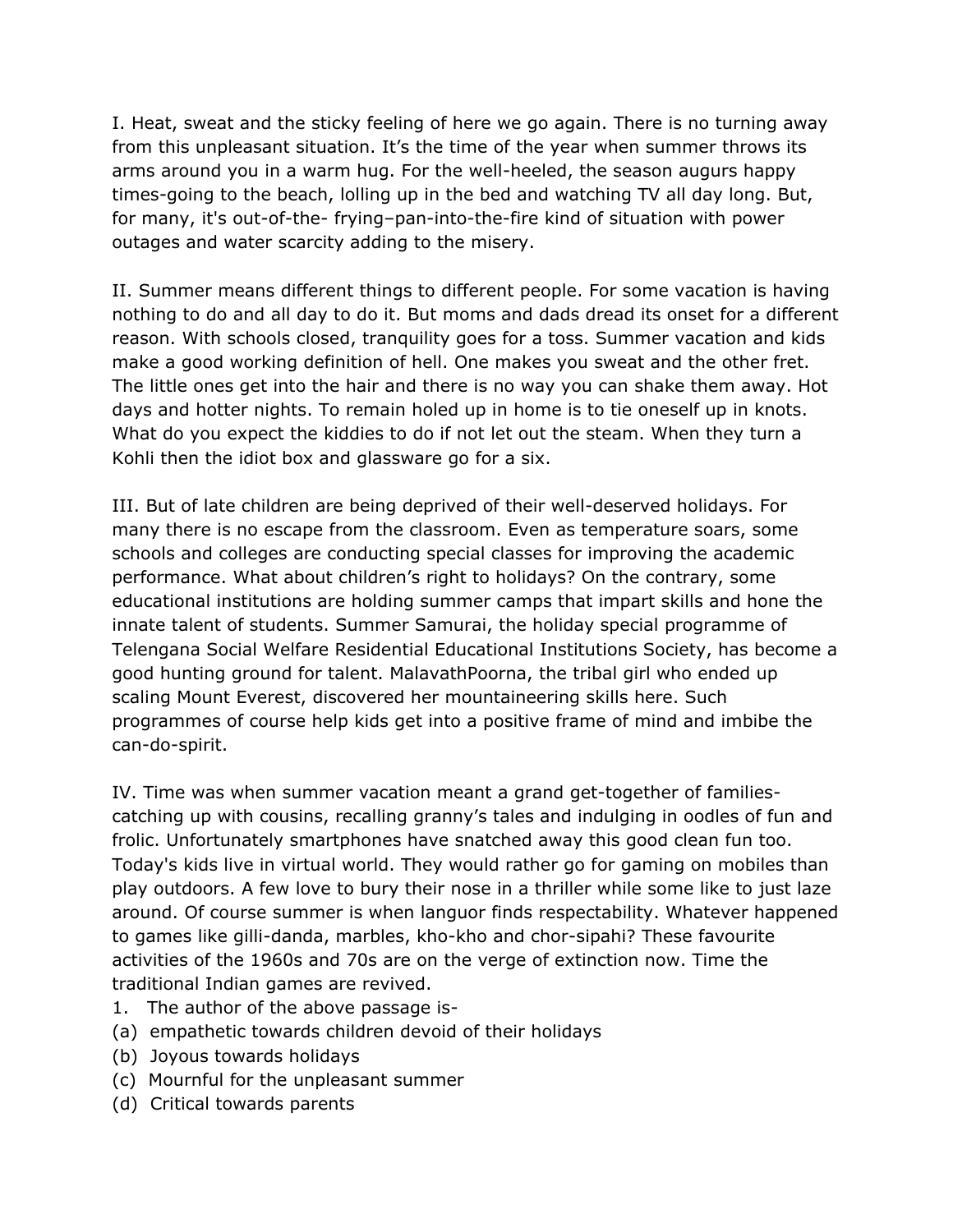- 2. Summer vacation in old time means-
- (a) Grand get together with friends
- (b) Recalling father's tales
- (c) Playing modern Indian games
- (d) Enjoying with family members
- 3. What does 'fret' mean in para II?
- (a) Angry and annoyed
- (b) Welcome and happy
- (c) Depressed
- (d) Critical
- 4. 'Tranquility' in para II means-
- (a) Occupation
- (b) Peacefulness
- (c) Annoyance
- (d) Comfort
- 5. "Laze around" in para IV means
- (a) Doing something positive
- (b) Moving here and there without any intention
- (c) To be idle and do nothing
- (d) Full of activity

## **Aptitude**

1. Find the least number which when divided by 27, 35, 45 and 49 leaves a remainder 6 in each case.

- (a) 6609
- (b) 6615
- (c) 6621
- (d) 2211

2. In the first ten overs of a cricket game the run rate was only 3.2. What should be the run rate in the remaining 40 overs to reach the target of 282 runs?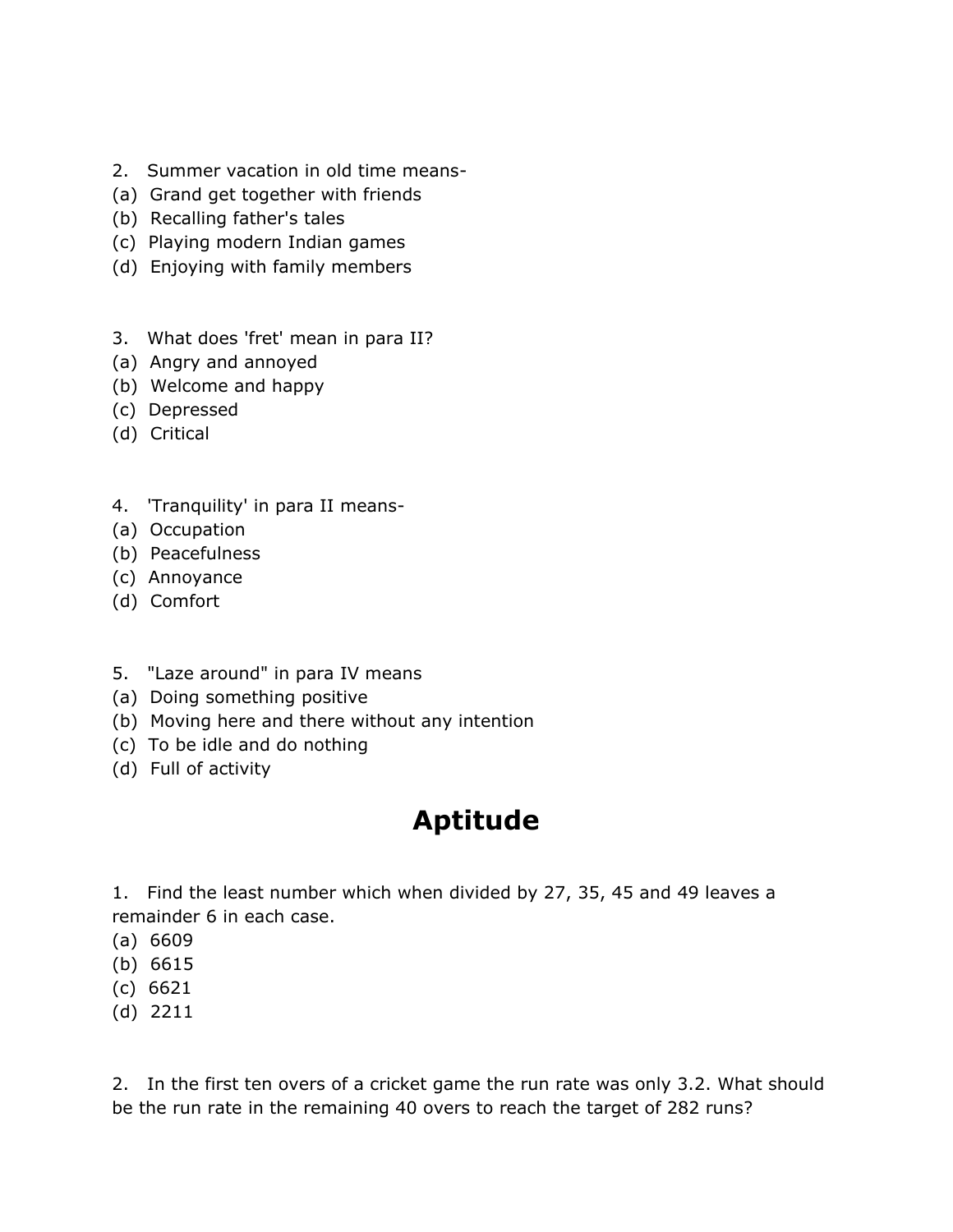(a) 6.25

- (b) 6.5
- (c) 6.75
- (d) 7

3. Thirty five percent of 740 is 34 more than a number, what is two fifth of that number?

- (a) 45
- (b) 90
- (c) 180
- (d) 120

4. Calculate a single discount equivalent to a series of discounts of 5%, 10% and 20%

- (a) 35%
- (b) 68.4%
- (c) 31.6%
- (d) 30%

5. The common root of the equation  $x^2-7x+10=0$  and  $x^2-10x+16=0$  is

- $(a) -2$
- (b) 3
- (c) 5
- (d) 2

6. If a vertical stick 12 m long casts a shadow 8 m long on the ground and at the same time a tower casts a shadow 40 m long on the ground, then the height of the tower is

- (a) 40 m
- (b) 50 m
- (c) 75 m
- (d) 60 m

7. A party consists of grandmother, father, mother, four sons and their wives and one son and two daughters to each of the sons. How many females are there in all?

- (a) 16
- (b) 14